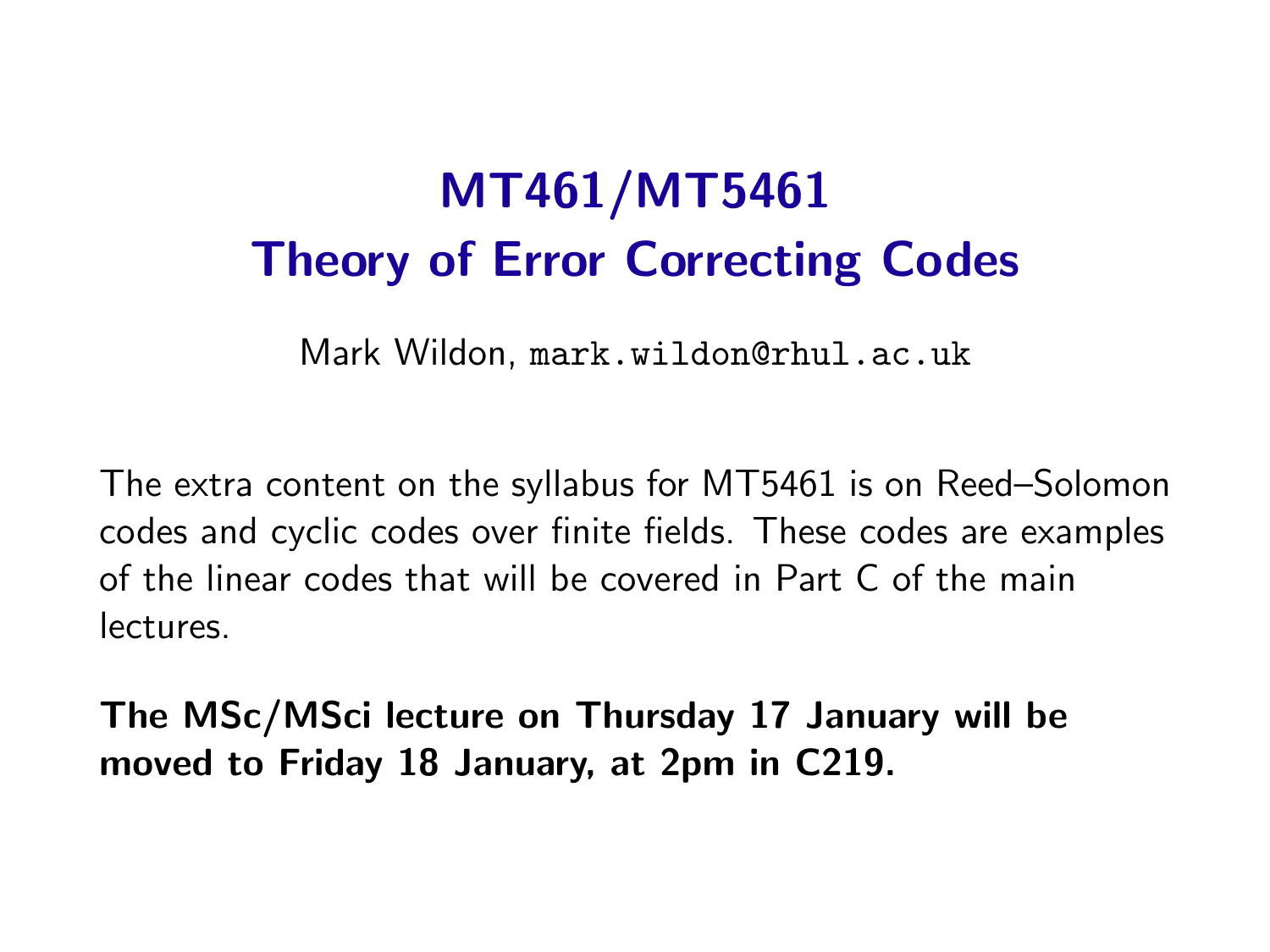# **Fields**

### Definition 1.1

A field is a set of elements **F** with two operations,  $+$  (addition) and  $\times$  (multiplication), and two special elements 0,  $1 \in F$  such that  $0 \neq 1$  and

\n- (1) 
$$
a + b = b + a
$$
 for all  $a, b \in F$ ;
\n- (2)  $0 + a = a + 0 = a$  for all  $a \in F$ ;
\n- (3) for all  $a \in F$  there exists  $b \in F$  such that  $a + b = 0$ ;
\n- (4)  $a + (b + c) = (a + b) + c$  for all  $a, b, c \in F$ ;
\n- (5)  $a \times b = b \times a$  for all  $a, b \in F$ ;
\n- (6)  $1 \times a = a \times 1 = a$  for all  $a \in F$ ;
\n- (7) for all non-zero  $a \in F$  there exists  $b \in F$  such that  $a \times b = 1$ ;
\n- (8)  $a \times (b \times c) = (a \times b) \times c$  for all  $a, b, c \in F$ ;
\n

(9)  $a \times (b + c) = a \times b + a \times c$  for all  $a, b, c \in F$ .

If **F** is finite, then we define its *order* to be its number of elements.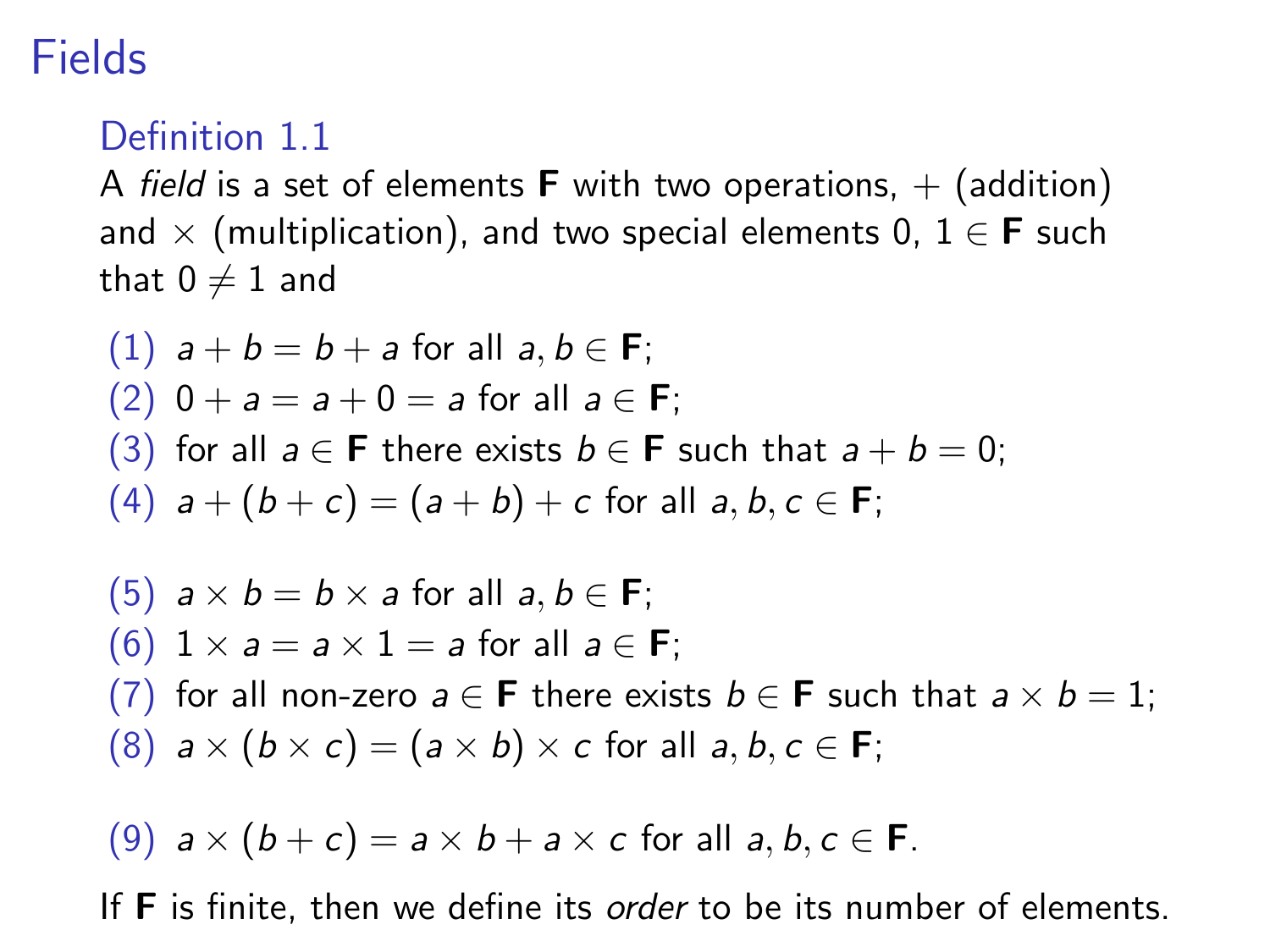*Exercise:* Show, from the field axioms, that if  $x \in F$ , then x has a unique additive inverse, and that if  $x \neq 0$  then x has a unique multiplicative inverse. Show also that if **F** is a field then  $a \times 0 = 0$ for all  $a \in F$ .

Exercise: show from the axioms for a field that if **F** is a field and a,  $b \in \mathbf{F}$  are such that  $a \times b = 0$ , then either  $a = 0$  or  $b = 0$ .

Theorem 1.2 Let p be a prime. The set  $\mathbf{F}_p = \{0, 1, \ldots, p-1\}$  with addition and multiplication defined modulo p is a field.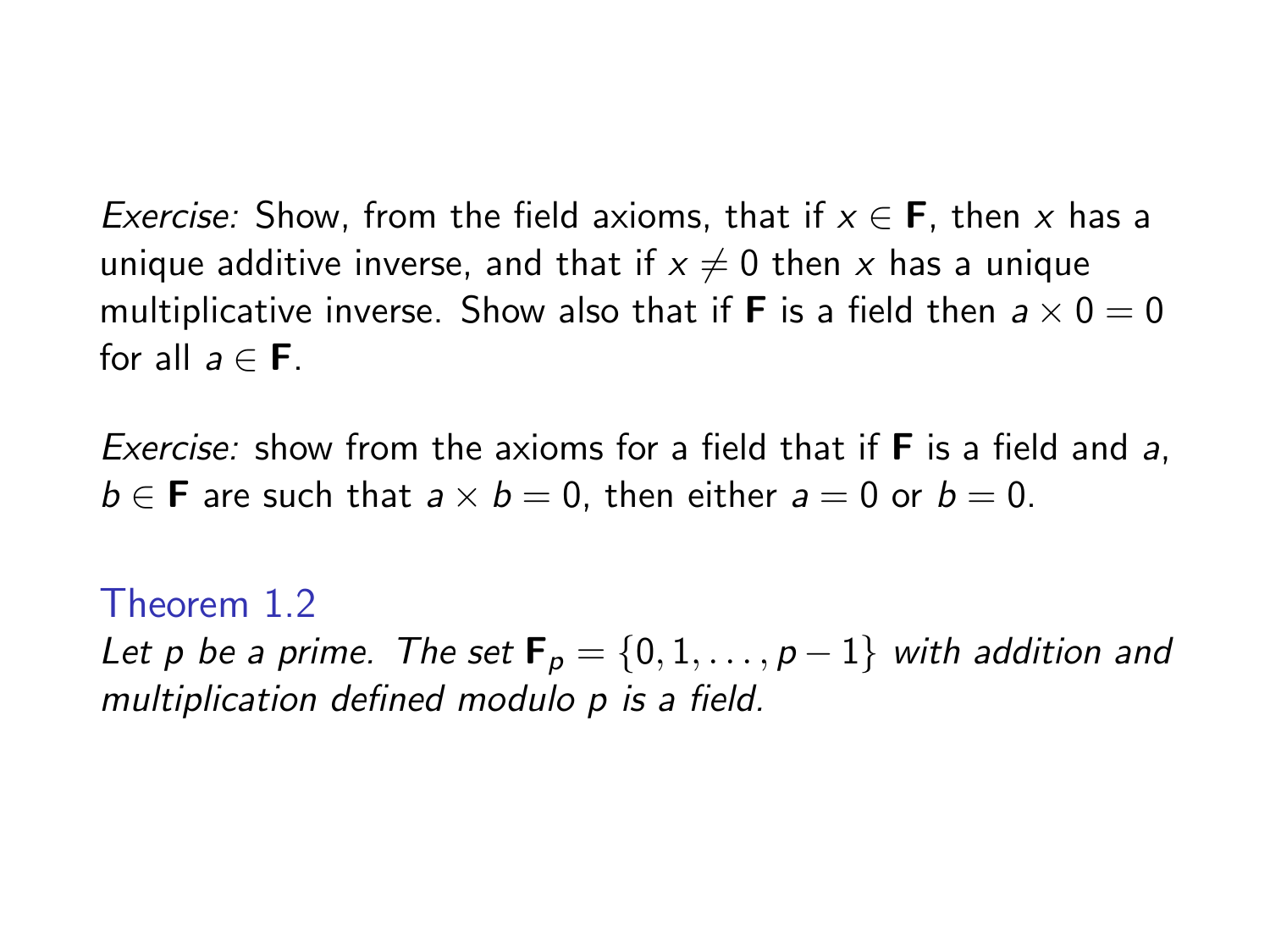# Other finite fields

Example 1.3

The addition and multiplication tables for the finite field  $\mathbf{F}_4 = \{0, 1, \alpha, 1 + \alpha\}$  of order 4 are shown below.

|              |          |                |              | $\alpha$   |            | $1+\alpha$ |            |
|--------------|----------|----------------|--------------|------------|------------|------------|------------|
| 0            |          | 0              |              | 1          | $\alpha$   |            | $1+\alpha$ |
| $\mathbf{1}$ |          | $\overline{1}$ |              | 0          | $1+\alpha$ |            | $\alpha$   |
| $\alpha$     |          |                | $\alpha$     | $1+\alpha$ | 0          |            | 1          |
| $1+\alpha$   |          | $1 + \alpha$   |              | $\alpha$   |            |            |            |
|              |          | $\times$       | $\mathbf{1}$ | $\alpha$   |            | $1+\alpha$ |            |
|              |          |                | 1            |            | $\alpha$   | $1+\alpha$ |            |
|              | $\alpha$ |                | $\alpha$     | $1+\alpha$ |            | -1         |            |
|              |          | $1+\alpha$     | $1+\alpha$   |            |            | $\alpha$   |            |

Probably the most important thing to realise is that  $F_4$  is not the integers modulo 4.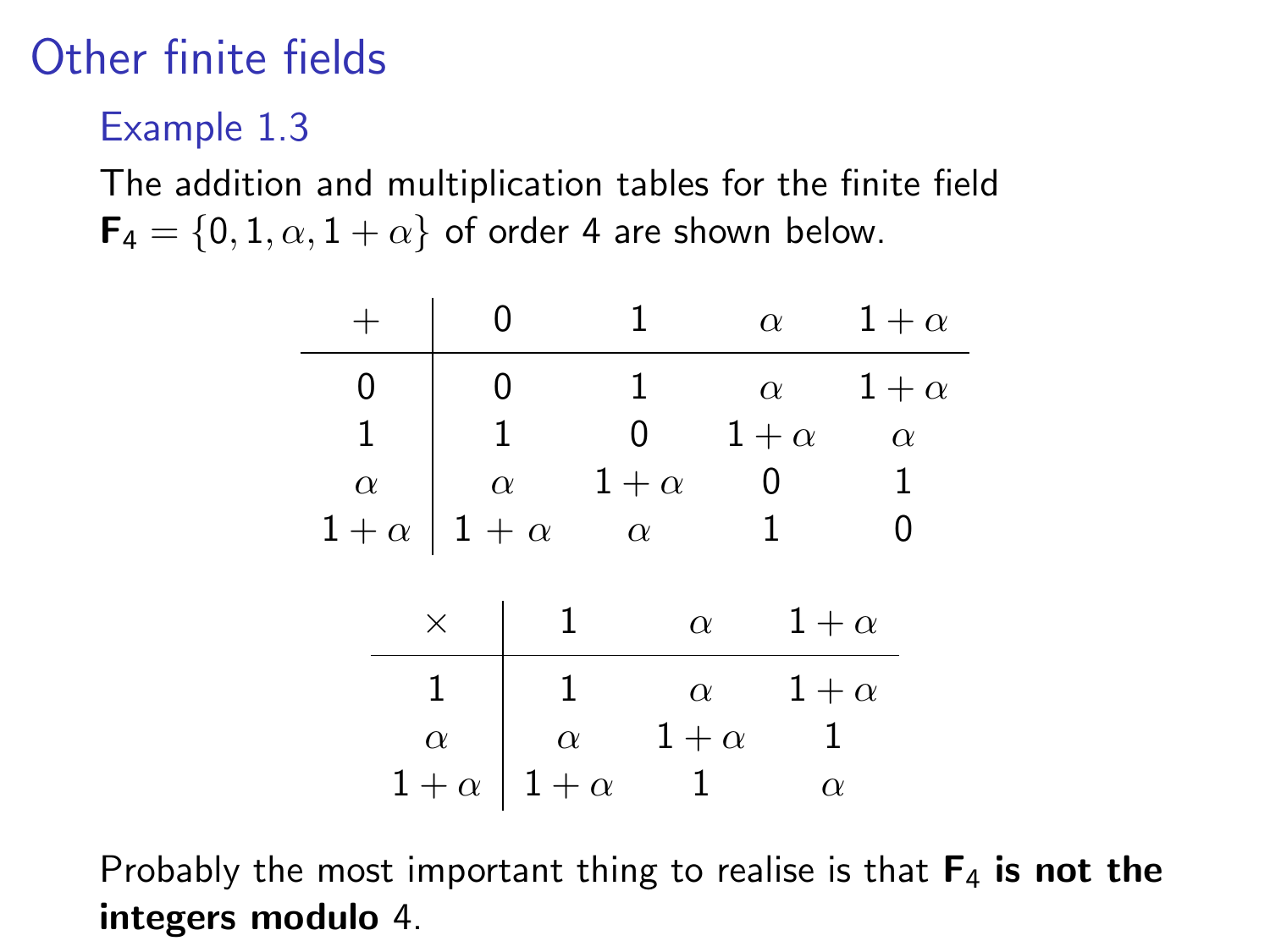### **Polynomials**

Let **F** be a field. Let  $F[x]$  denote the set of all polynomials

$$
f(x) = a_0 + a_1x + a_2x^2 + \cdots + a_mx^m
$$

where  $m \in \mathbb{N}_0$  and  $a_0, a_1, a_2, \ldots, a_m \in \mathbb{F}$ .

#### Definition 1.4

If  $f(x) = a_0 + a_1x + a_2x^2 + \cdots + a_mx^m$  where  $a_m \neq 0$ , then we say that m is the *degree* of the polynomial  $f(x)$ , and write deg  $f = m$ . We define the degree of the zero polynomial  $f(x) = 0$  to be -1.

### Lemma 1.5 (Division algorithm)

Let **F** be a field, let  $f(x) \in F[x]$  be a non-zero polynomial and let  $g(x) \in F[x]$ . There exist polynomials  $s(x)$ ,  $r(x) \in F[x]$  such that

$$
g(x) = s(x)f(x) + r(x)
$$

and either  $r(x) = 0$  or deg  $r(x) <$  deg  $f(x)$ .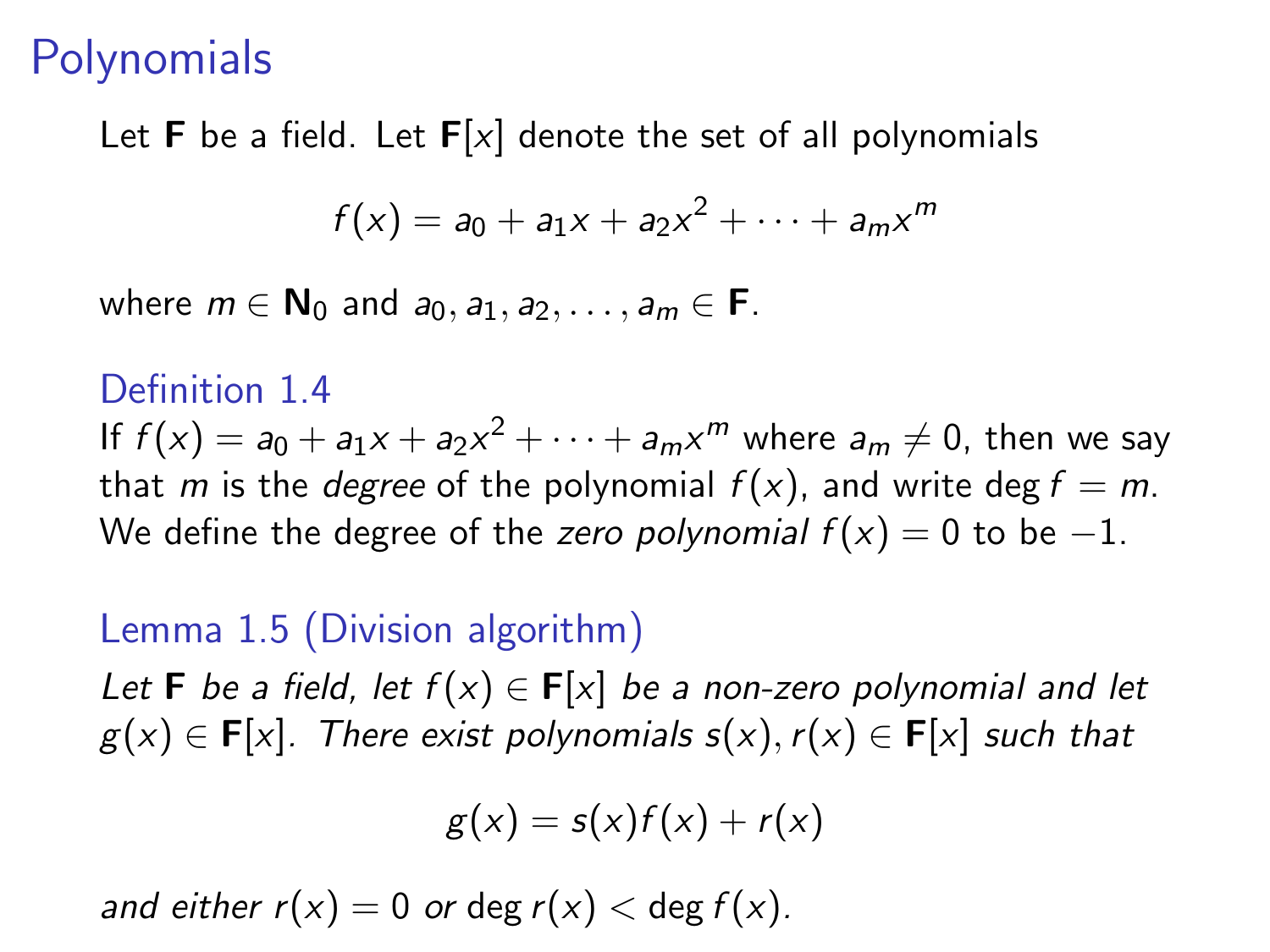## Other Results on Polynomials

For Reed–Solomon codes we shall need the following properties of polynomials.

#### Lemma 1.6 Let  $F$  be a field.

- (i) If  $f(x) \in F[x]$  has  $a \in F$  as a root, i.e.  $f(a) = 0$ , then there is a polynomial  $g(x) \in F[x]$  such that  $f(x) = (x - a)g(x)$ .
- (ii) If  $f(x) \in F[x]$  has degree  $m \in N_0$  then  $f(x)$  has at most m distinct roots in F.
- (iii) Suppose that f,  $g \in F[x]$  are non-zero polynomials such that deg f, deg  $g < k$ . If there exist distinct  $c_1, \ldots, c_k \in \mathbf{F}$  such that  $f(c_i) = g(c_i)$  for each  $i \in \{1, \ldots, k\}$  then  $f(x) = g(x)$ .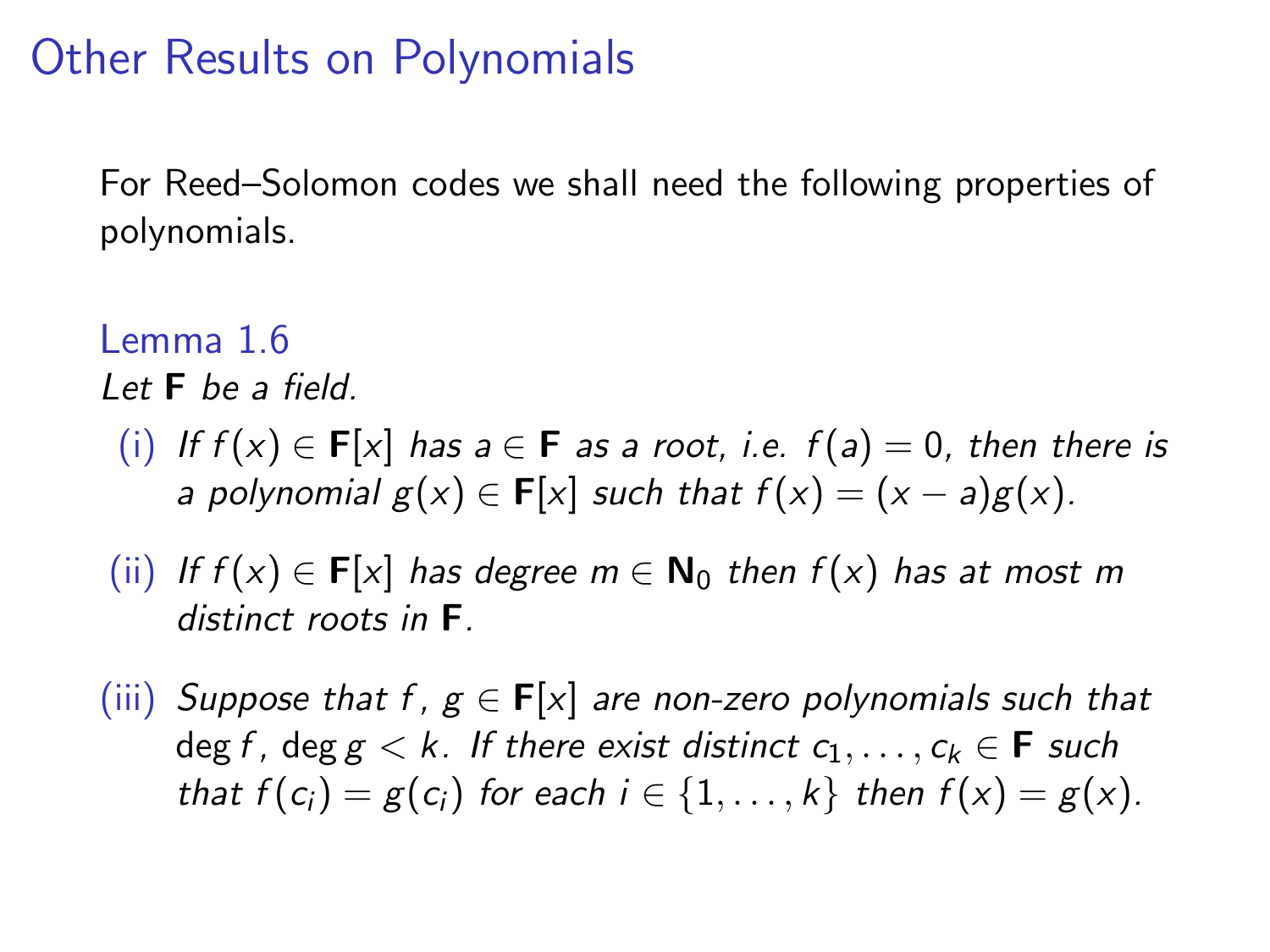## Polynomial Interpolation

Lemma 1.7 (Polynomial interpolation) Let  $F$  be a field. Let

 $c_1, c_2, \ldots, c_k \in \mathsf{F}$ 

be distinct and let  $y_1, y_2, \ldots, y_k \in \mathbf{F}$ . The unique polynomial  $f(x)\in\mathbf{F}[x]$  of degree  $< k$  such that  $f(c_i)=y_i$  for all  $i$  is

$$
f(x)=\sum_{i=1}^k y_i \frac{\prod_{j\neq i}(x-c_j)}{\prod_{j\neq i}(c_i-c_j)}.
$$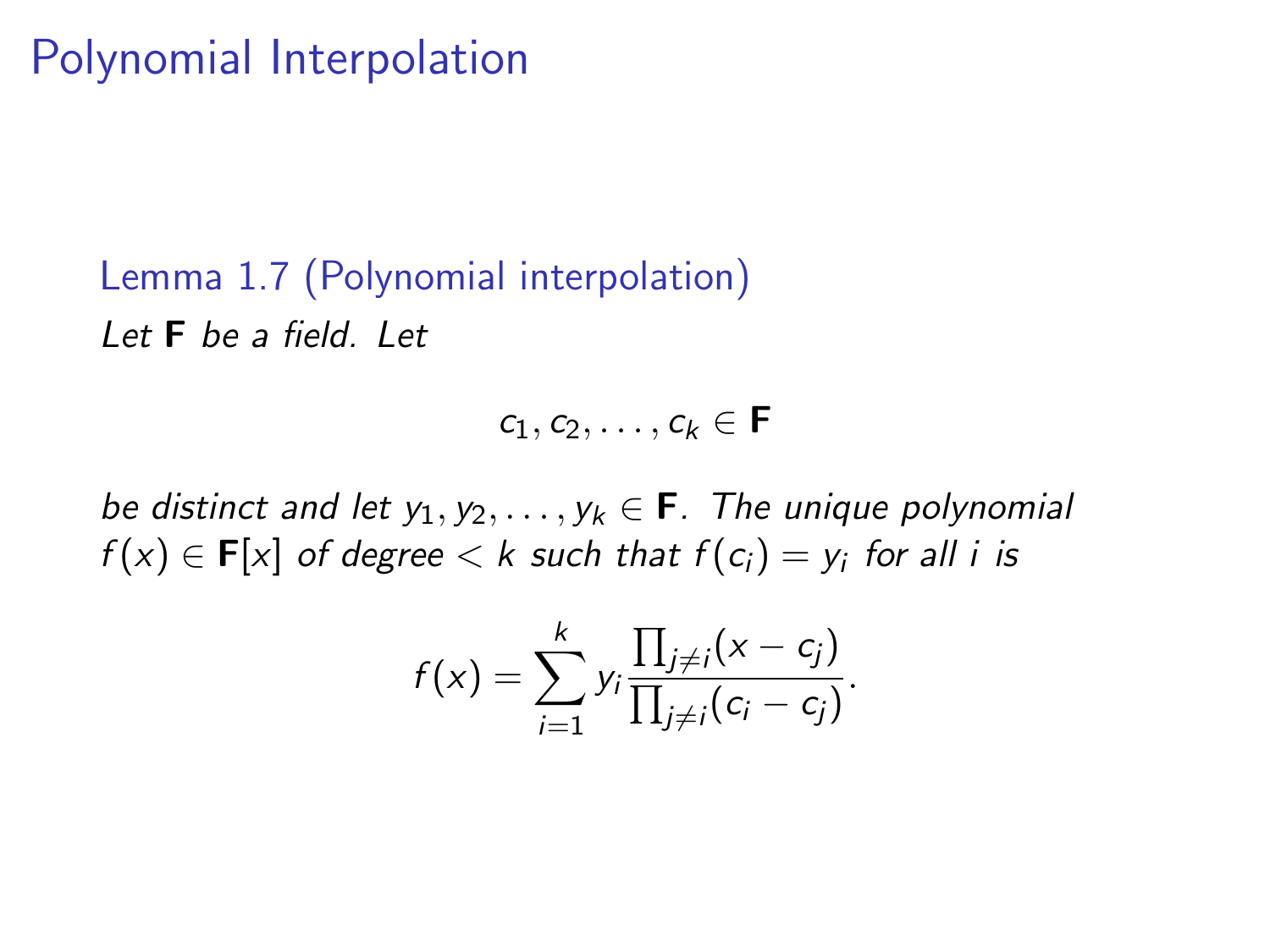§2 Definition and Basic Properties of Reed–Solomon Codes

#### Definition 2.1

Let p be a prime and let k,  $n \in \mathbb{N}$  be such that  $k \leq n \leq p$ . Let

 $a_1, a_2, \ldots, a_n$ 

be distinct elements of  $\mathbf{F}_p$ . For each polynomial  $f(x) \in \mathbf{F}_p[x]$  we define a word  $u(f) \in \mathbf{F}_p^n$  by

$$
u(f)=(f(a_1),f(a_2),\ldots,f(a_n)).
$$

The Reed–Solomon code associated to the parameters p, n, k and the field elements  $a_1, a_2, \ldots, a_n$  is the length n code over  $\mathbf{F}_p$  with codewords

$$
\{u(f):f\in\mathbf{F}_p[x],\ \deg f\leq k-1\}.
$$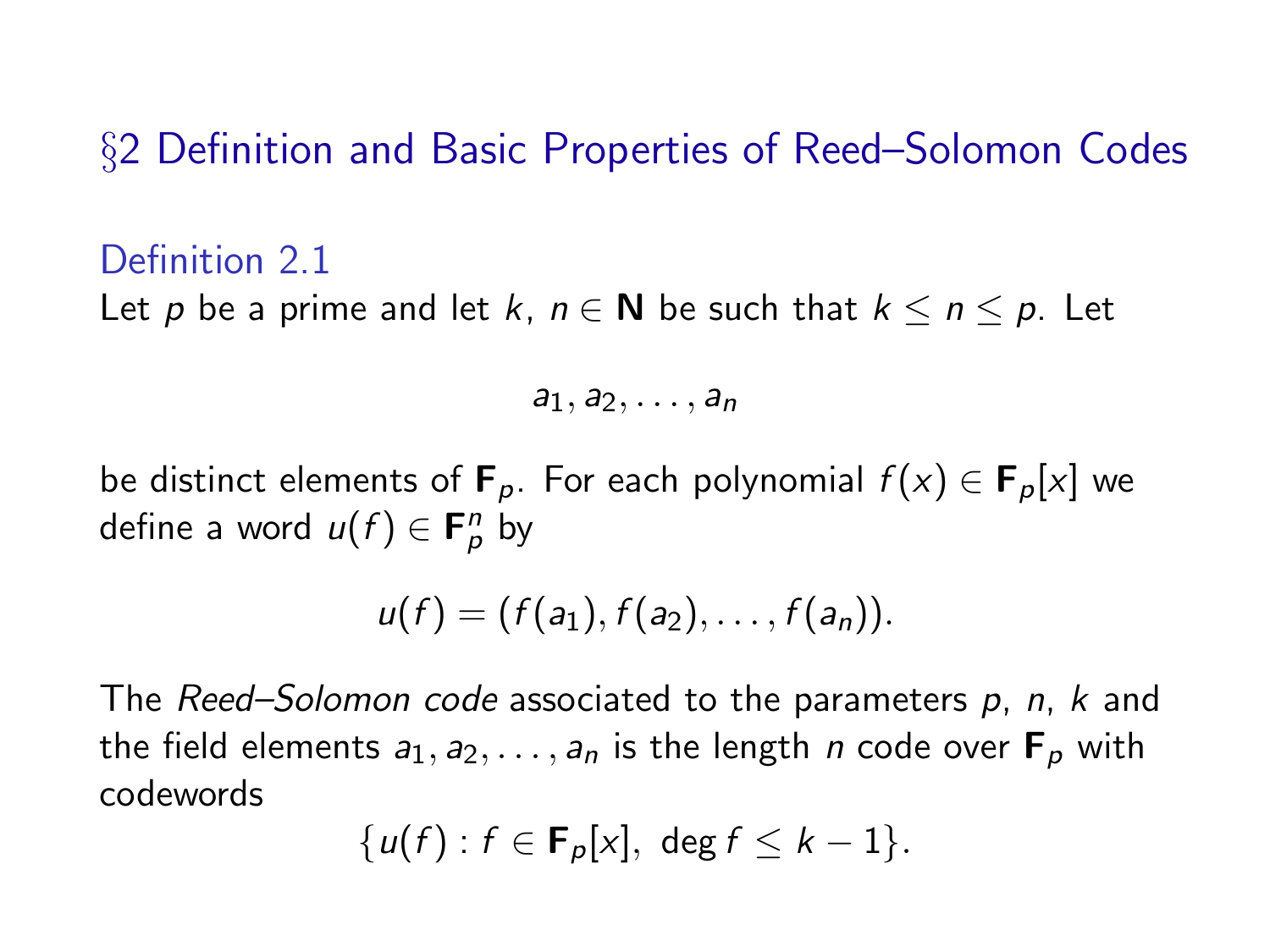Example 2.2

Let  $p = 5$  and let  $k = 2$ .

(1) If  $n = 3$  and we take  $a_1 = 0$ ,  $a_2 = 1$  and  $a_3 = 2$ , then the associated Reed–Solomon code has a codeword

 $(f(0), f(1), f(2))$ 

for each  $f(x) \in \mathbf{F}_p[x]$  of degree  $\leq 1$ . If  $f(x) = bx + c$  then

$$
u(f)=(c,b+c,2b+c)
$$

so the full set of codewords is

$$
\{(c, b+c, 2b+c) : b, c \in \mathbf{F}_5\}.
$$

(2) If  $n = 4$  and we take  $a_1$ ,  $a_2$ ,  $a_3$  as before, and  $a_4 = 3$  then we get an extension of the code in (1).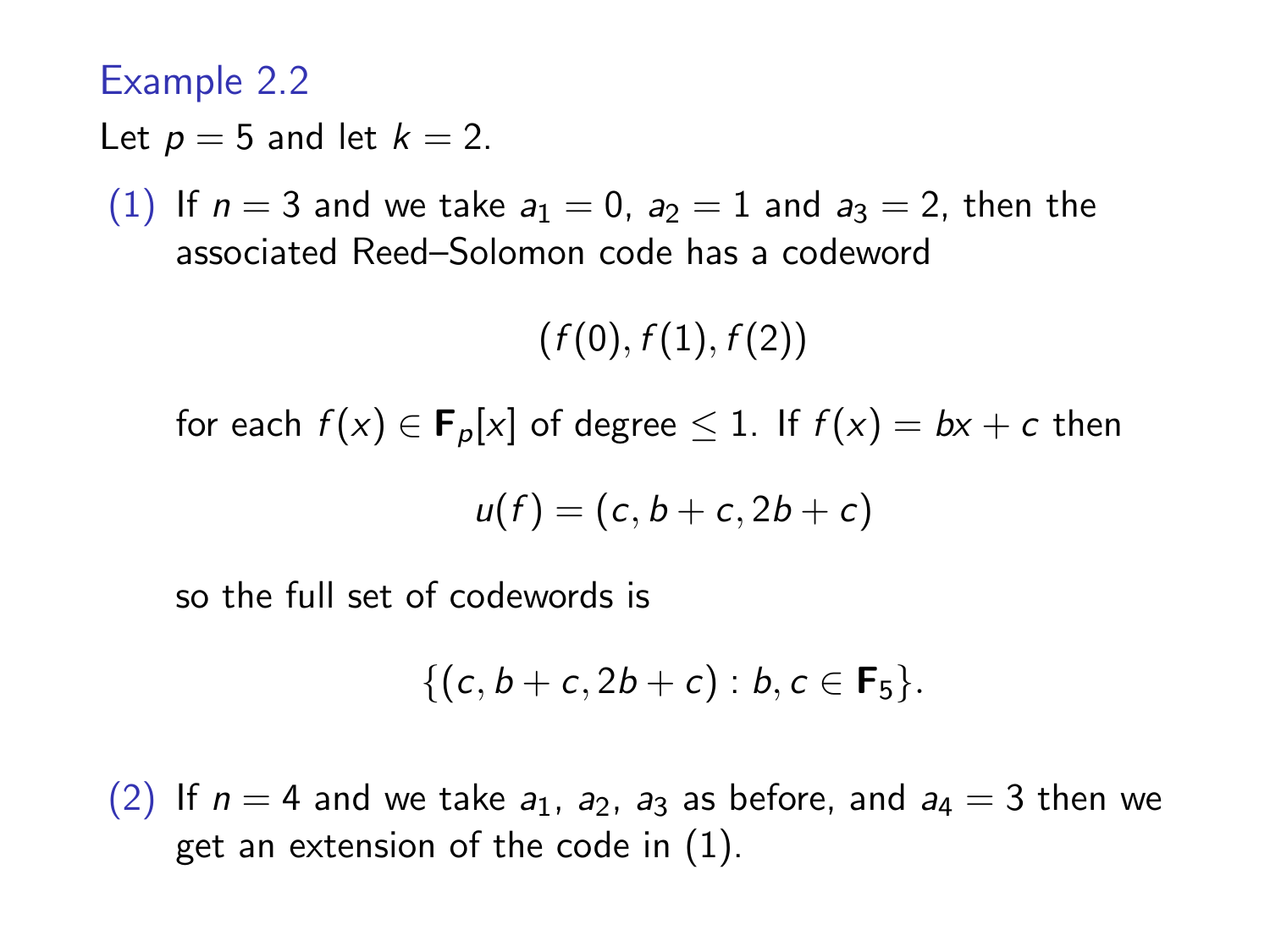### Instructive Exercise

*Exercise:* Let  $C = \{(c, b + c, 2b + c, 3b + c) : b, c \in \mathbf{F}_5\}$ . Show that if  $u \in C$  is sent down a noisy channel, and v is received such that  $d(u, v) \leq 2$  then either  $v = u$  or  $v \notin C$ . Can the receiver guarantee to detect if three errors occur?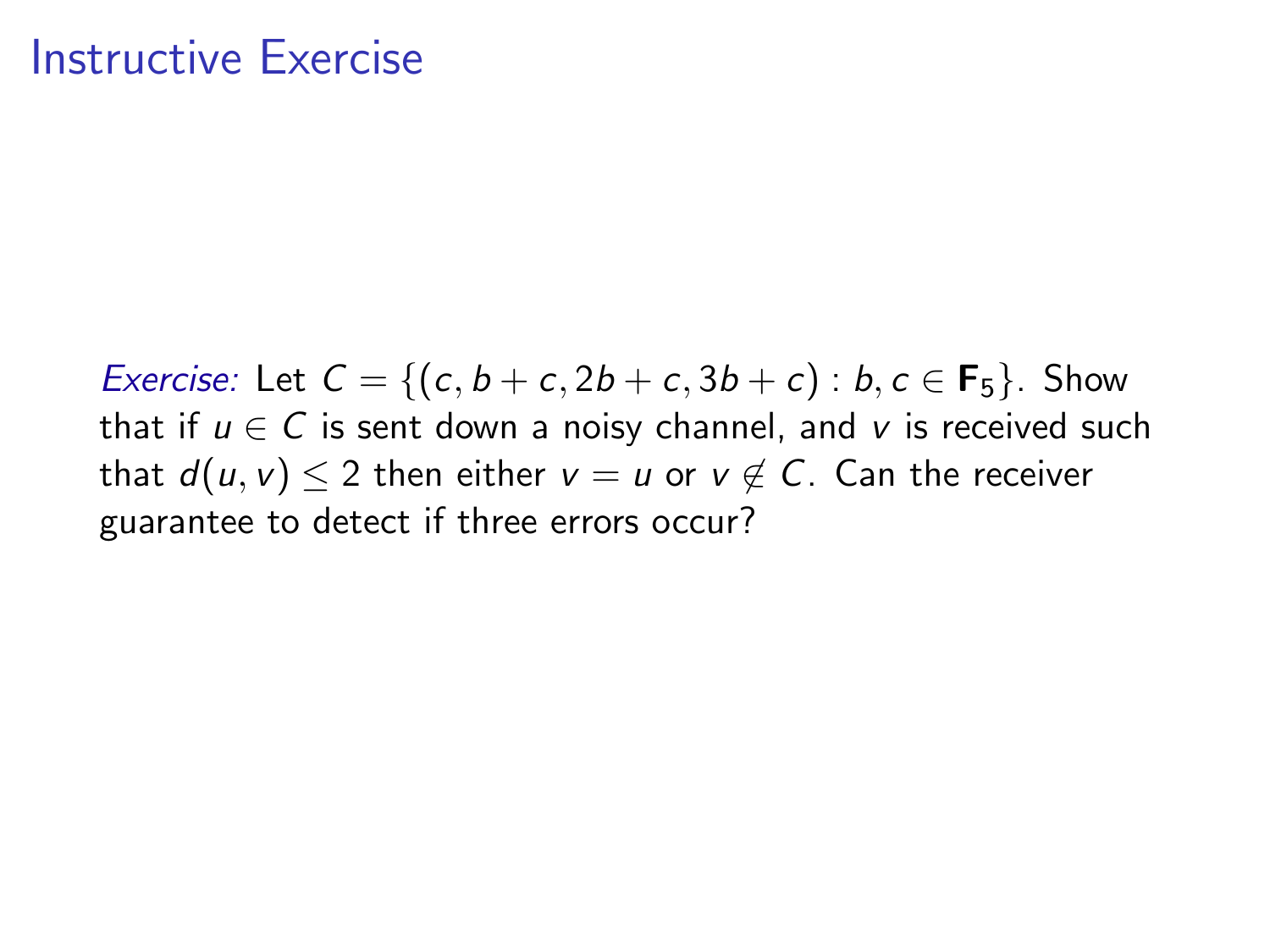### Basic Properties

Lemma 2.3 If f,  $g \in \mathbf{F}_p[x]$  are distinct polynomials of degree  $\leq k-1$  then  $d(u(f), u(g)) > n - k + 1.$ 

Lemma 2.4 The Reed–Solomon code  $RS_{p,n,k}$  has size  $p^k$ .

By Lemma 2.3, the minimum distance (as defined in Definition 4.1 of the main notes) of  $RS_{p,n,k}$  is at least  $n - k + 1$ .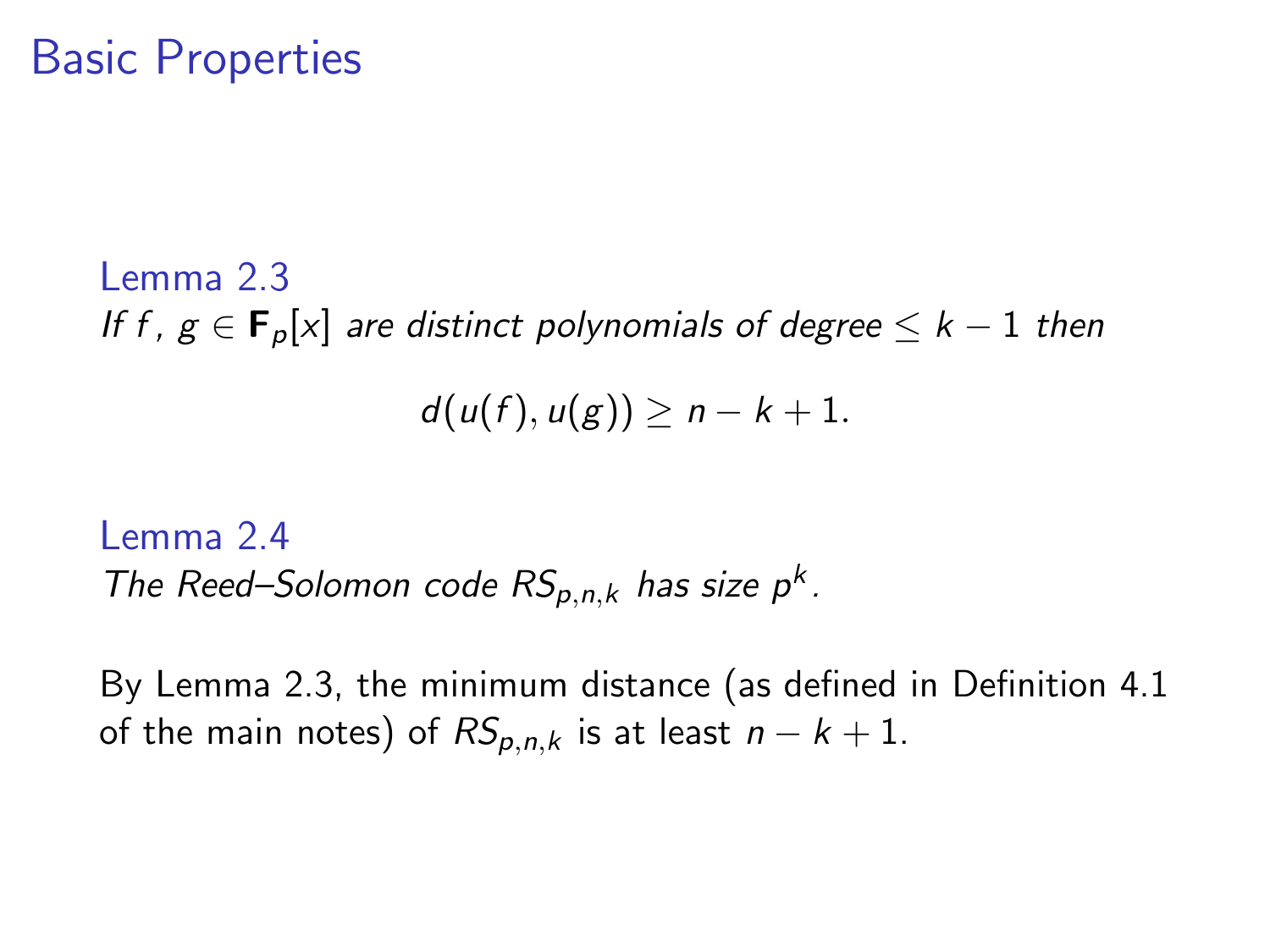# Minimum Distance of Reed–Solomon Codes

### Theorem 2.5 The minimum distance of  $RS_{p,n,k}$  is  $n - k + 1$ .

The Singleton Bound (to be proved in Part B of the main course) states that any  $p$ -ary code of length  $n$  and minimum distance  $d$ has at most  $\rho^{n-d+1}$  codewords. By Theorem 2.5, the Reed–Solomon codes meet this bound, and so have the largest possible size for their length and minimum distance.

### Corollary 2.6

Let p be a prime. If k,  $e \in N$  are such that  $k + 2e \le p$  then the Reed–Solomon code  $RS_{p,k+2e,k}$  is e-error correcting.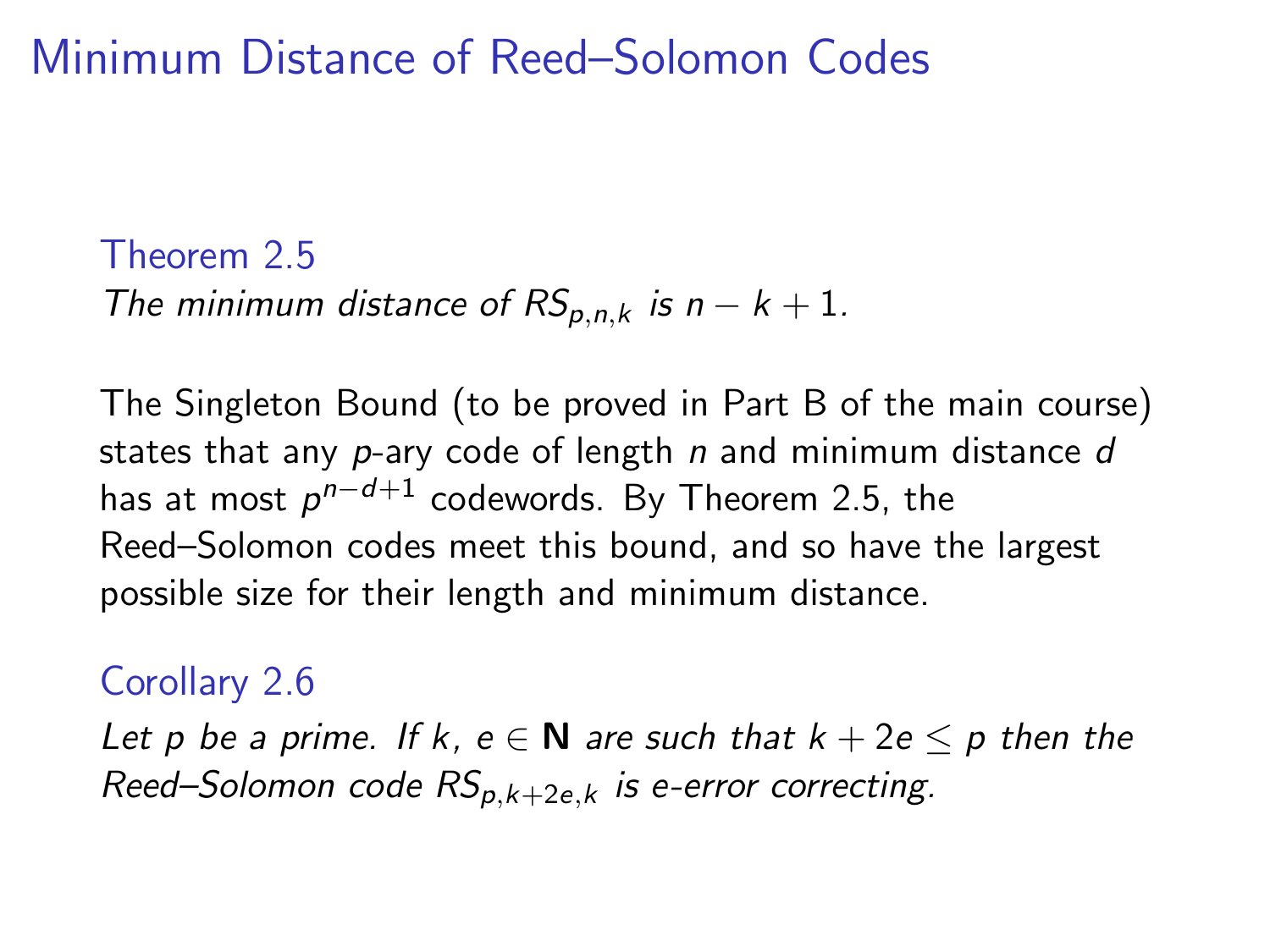# Decoding by Polynomial Interpolation

### Example 2.7

Suppose we use the Reed–Solomon code with  $p = 5$ ,  $n = 4$  and  $k = 2$  evaluating at  $a_1 = 0$ ,  $a_2 = 1$ ,  $a_3 = 2$ ,  $a_4 = 3$ , as in Example 2.2(2). By Corollary 2.6, this code is 1-error correcting. Suppose we receive  $v = (4, 0, 3, 0)$ .

Given any two positions  $i$  and  $j$ , it follows from Lemma 1.7 that there is a unique polynomial g of degree  $\lt 2$  such that  $g(a_i) = v_i$ and  $g(a_j) = v_j$ .

The table on the next slide shows the interpolating polynomials for each pair of positions and the corresponding codewords. For example, to find  $f(x)$  such that  $f(0) = 4$  and  $f(2) = 3$ , we use Lemma 1.7 and get

$$
f(x) = 4\frac{x-2}{0-2} + 3\frac{x-0}{2-0} = 3(x-2) - x = 2x + 4.
$$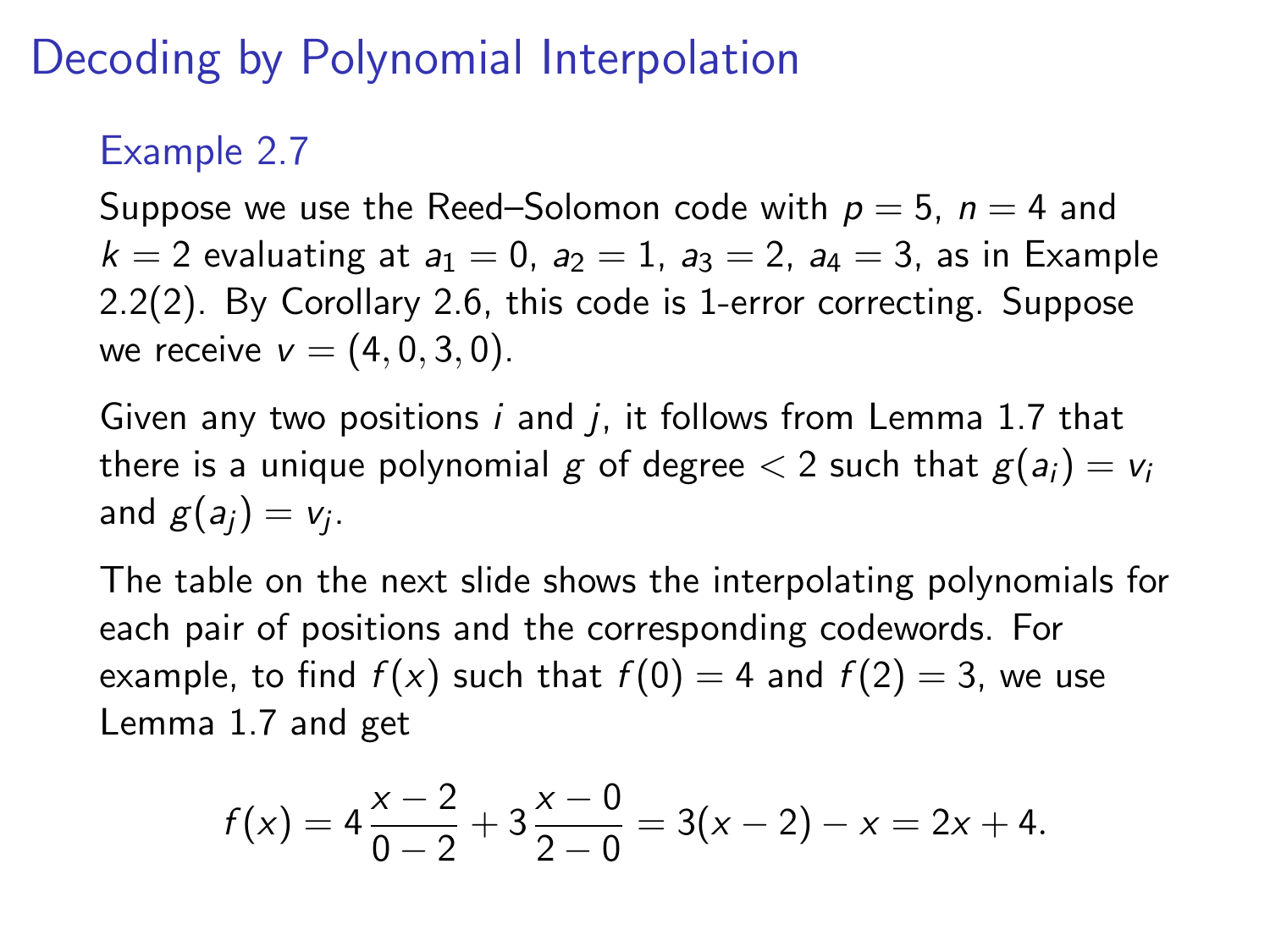| Conditions on f                                                                                                                 | Solution                          | $\vert$ Codeword $u(f)$                                   |
|---------------------------------------------------------------------------------------------------------------------------------|-----------------------------------|-----------------------------------------------------------|
| $f(0) = 4, f(1) = 0$<br>$f(0) = 4, f(2) = 3   f(x) = 4 + 2x$<br>$f(1) = 0, f(2) = 3$<br>$f(0) = 4, f(3) = 0 \mid f(x) = 4 + 2x$ | $f(x) = 4 + x$<br>$f(x) = 2 + 3x$ | (4, 0, 1, 2)<br>(4, 1, 3, 0)<br>(2,0,3,1)<br>(4, 1, 3, 0) |
| $f(1)=0, f(3)=0$<br>$f(2) = 3$ , $f(3) = 0$   $f(x) = 4 + 2x$                                                                   | $f(x)=0$                          | (0, 0, 0, 0)<br>(4, 1, 3, 0)                              |

In practice, we would stop as soon as we found the codeword  $(4, 1, 3, 0)$  since  $d(4130, 4030) = 1$ , and by Question 6 on Sheet 2, there is at most one codeword within distance 1 of any received word.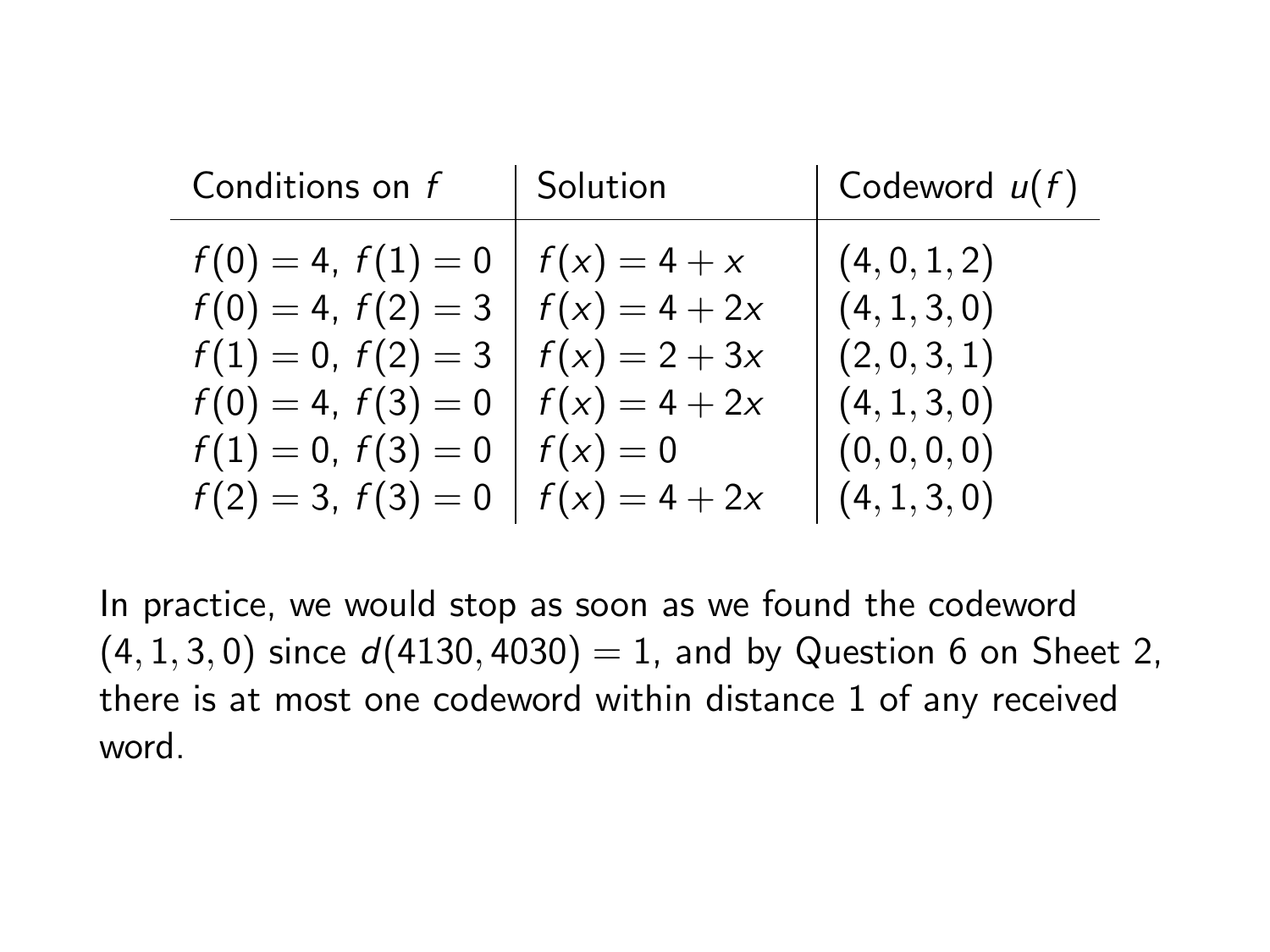#### Administration:

 $\triangleright$  Next week: projects advice (mathematical writing, marking scheme, getting started with  $\text{LTFX}, \ldots$ ).

As part of this we will discuss Hamming's original paper Error Detecting and Error Correcting Codes: see Question 5 on Sheet 4.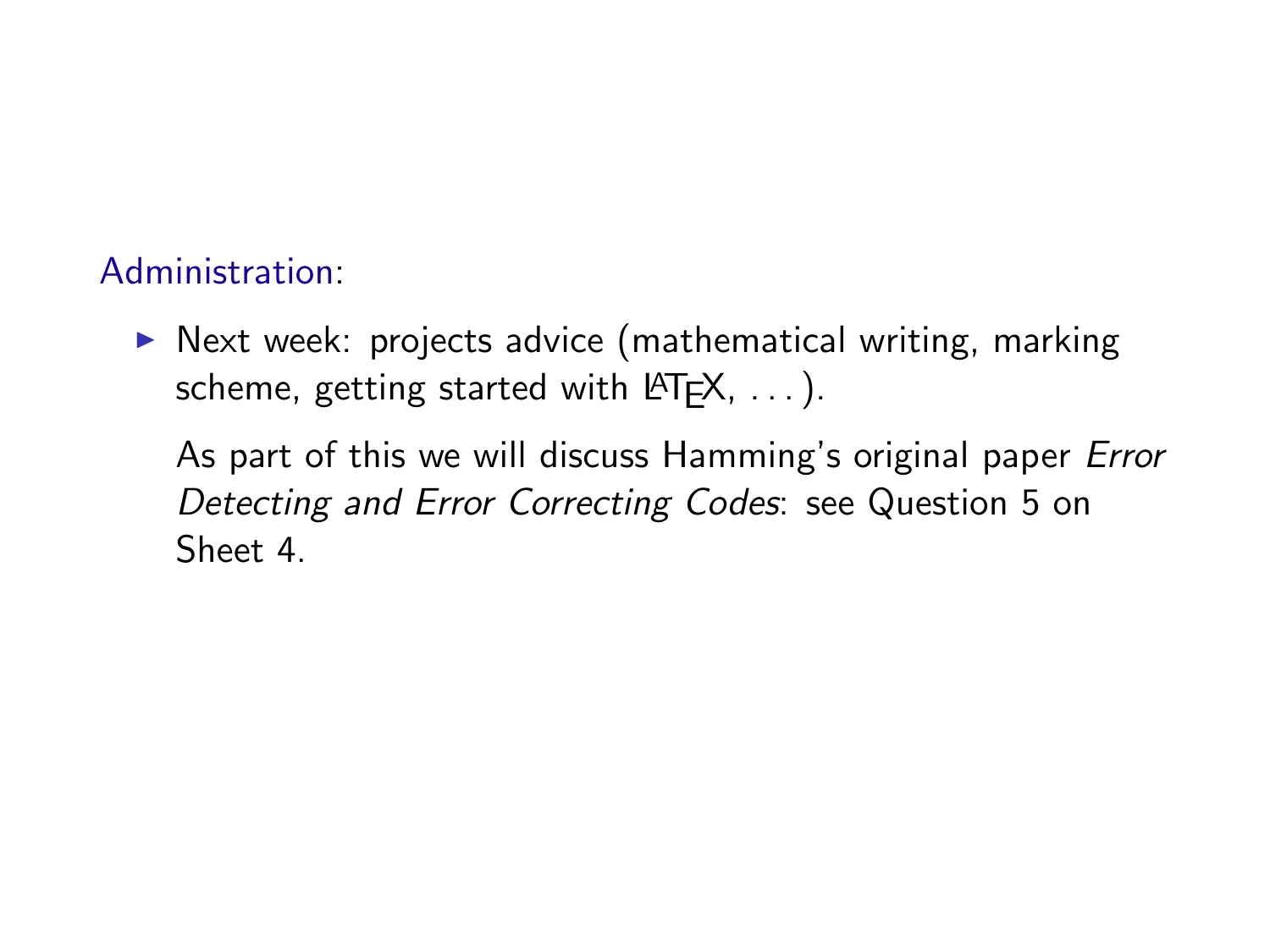### §3 Efficient Decoding of Reed–Solomon Codes

In this section we shall see an efficient algorithm for decoding Reed–Solomon codes invented by Berlekamp and Welch in 1983.

As usual we work with the Reed–Solomon code  $RS_{p,n,k}$  where p is prime and n,  $k \in \mathbb{N}$ , and polynomials are evaluated at  $a_1, a_2, \ldots, a_n$ . Assume that  $n = k + 2e$ , so by Corollary 2.6 the code is e-error correcting.

### Definition 3.1 (Key Equation)

The Key Equation for the received word  $(v_1, v_2, \ldots, v_n)$  is

$$
Q(a_i) = v_i E(a_i)
$$

where  $Q(x)$ ,  $E(x) \in \mathbf{F}_p[x]$  are polynomials such that

• deg 
$$
Q(x) \leq k + e - 1
$$

• 
$$
\deg E(x) \leq e
$$
.

The polynomial  $E(x)$  is called the error locator polynomial.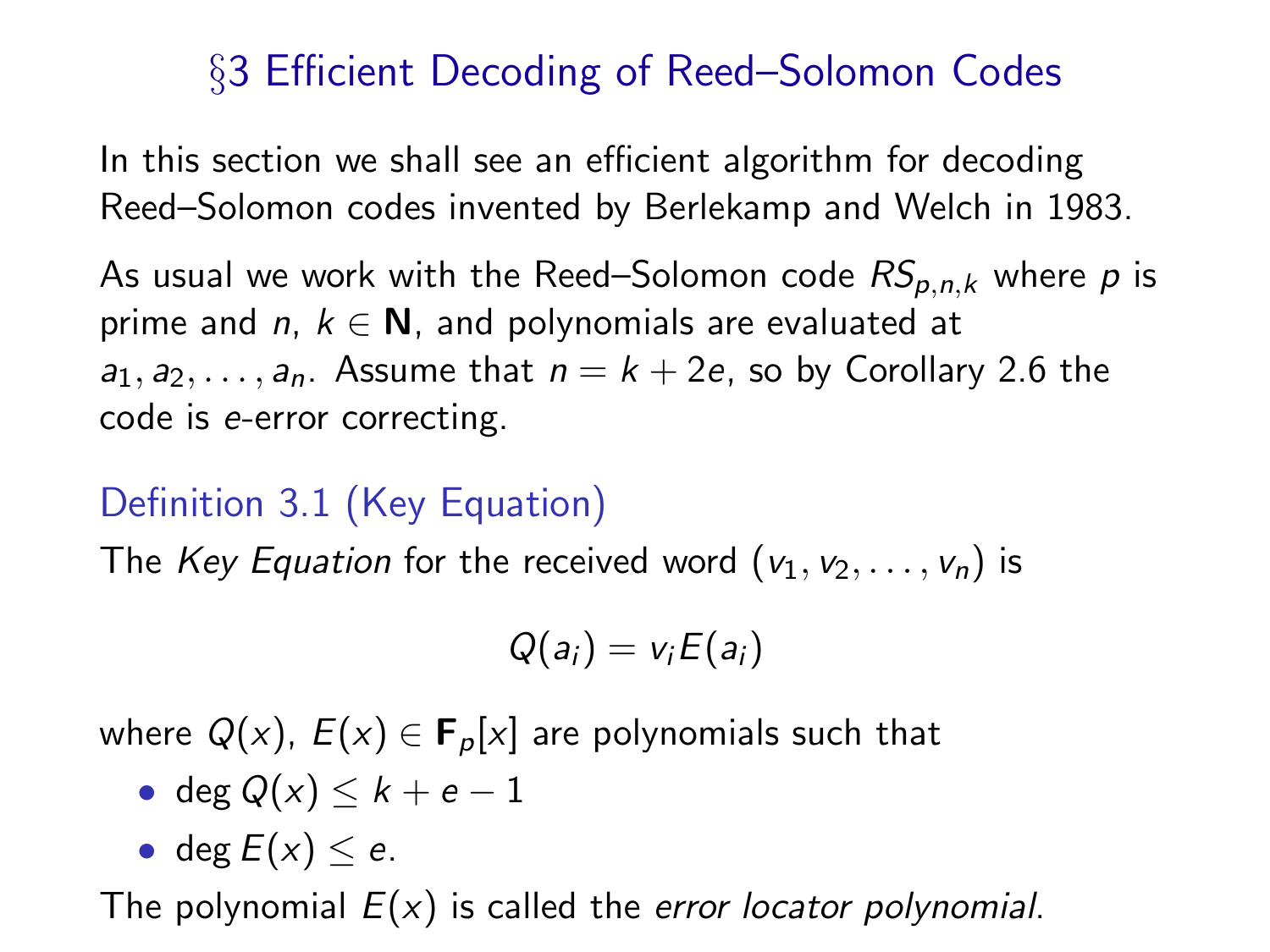# Key Equation: Small Example

Here is a small observation that helps to motivate the Key Equation.

### Example 3.2

Suppose that  $u(f)$  is sent and that a single error occurs in position j. Then  $f(a_i) = v_i$  at all  $i \neq j$ . If we put in an extra term  $x - a_i$  to 'hide' the error in position j, then the equation

$$
f(x)(x-a_j)=v_i(x-a_j)
$$

holds when we replace  $x$  with any  $a_i$ . So  $Q(x) = f(x)(x - a_j)$ ,  $E(x) = x - a_j$  is a solution to the Key Equation. Note that  $f(x) = Q(x)/E(x)$  and the root of  $E(x)$  tell us which position of v is in error.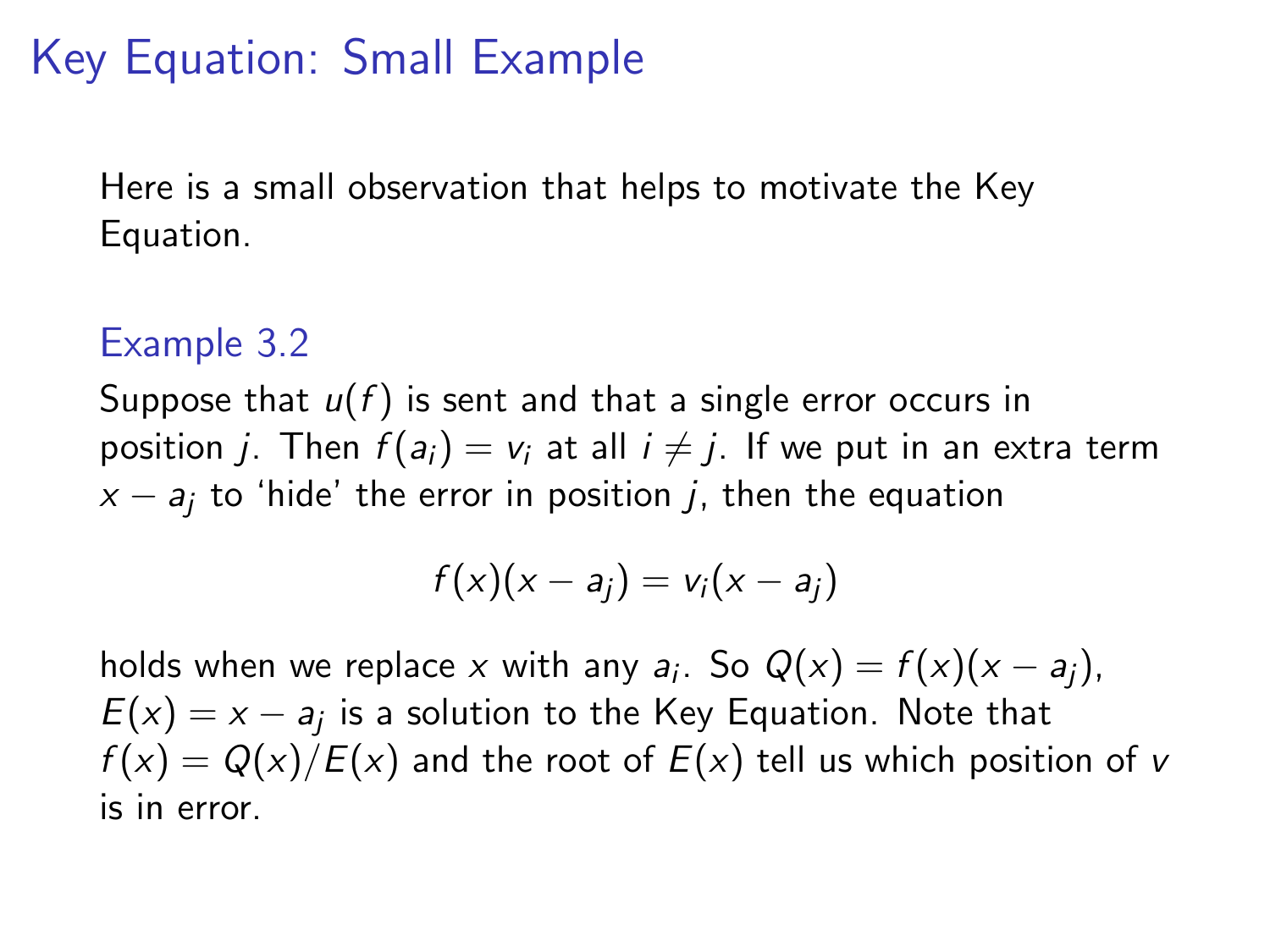# Main Theorem on Key Equation

Recall that we work with the Reed–Solomon code  $RS_{p,n,k}$  where  $p$ is prime and n,  $k \in \mathbb{N}$ ,  $n = k + 2e$  and polynomials are evaluated at  $a_1, a_2, \ldots, a_n$ .

Theorem 3.3 Suppose that  $u(f)$  is sent and that errors occur in positions  $j_1, j_2, \ldots, j_t$  where  $t \le e$ . Let v be the received word. Then  $Q(x)$ ,  $E(x)$  solve the Key Equation if and only if

 $(i) E(x) = (x - a_{j_1})(x - a_{j_2}) \dots (x - a_{j_t})s(x)$  for some polynomial  $s(x)$  such that deg  $s(x) \le e - t$ , and

(ii)  $Q(x) = E(x)f(x)$ .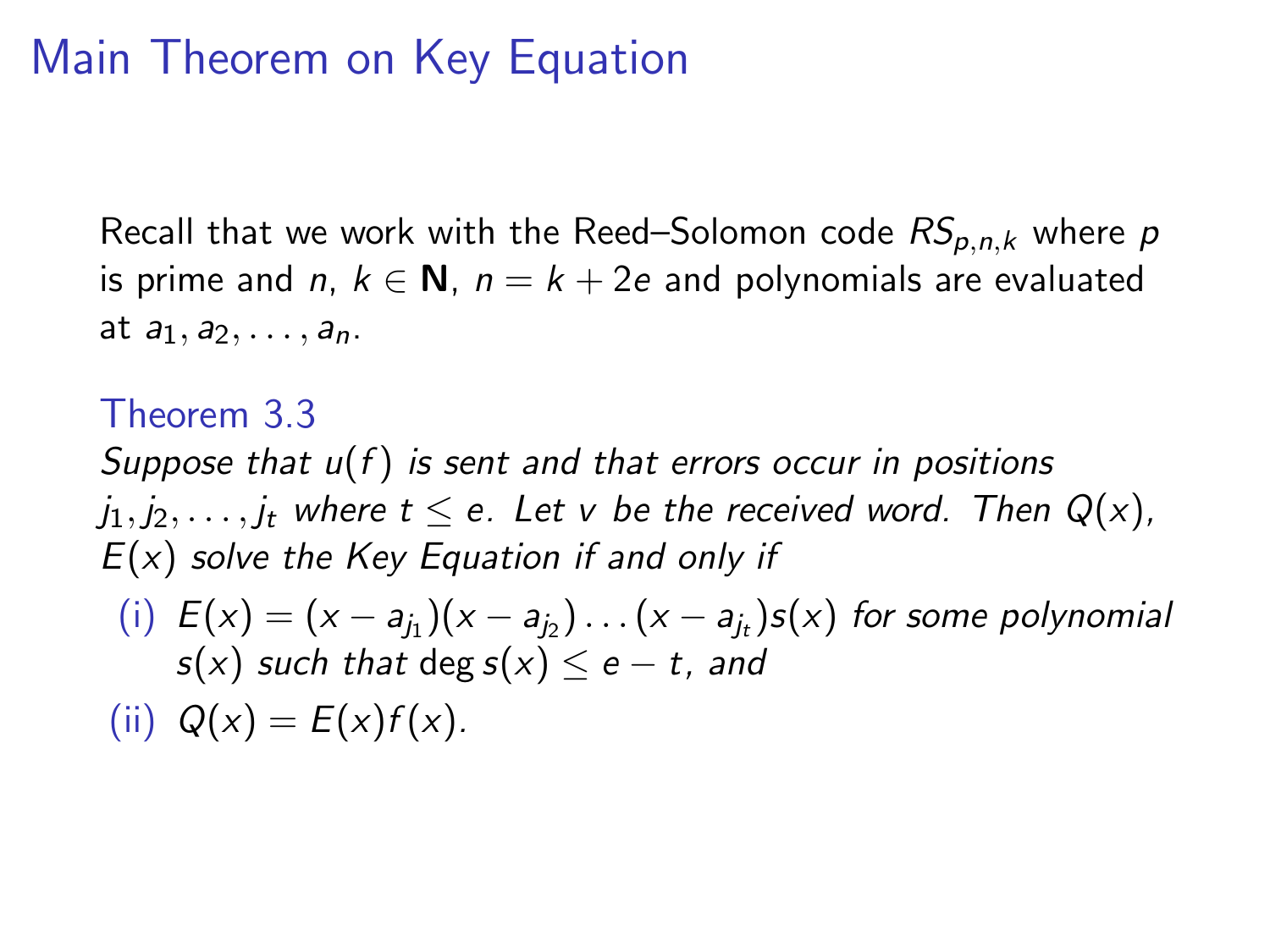#### Lemma 3.4

Suppose that the word  $(v_1, \ldots, v_n)$  is received. The polynomials

$$
Q(x) = Q_0 + Q_1 x + \dots + Q_{k+e-1} x^{k+e-1}
$$
  

$$
E(x) = E_0 + E_1 x + \dots + E_e x^e
$$

in  $\mathbf{F}_p[x]$  satisfy the Key Equation if and only if

$$
Q_0 + a_i Q_1 + a_i^2 Q_2 + \cdots + a_i^{k+e-1} Q_{k+e-1}
$$
  
=  $v_i (E_0 + a_i E_1 + a_i^2 E_2 + \cdots + a_i^e E_e)$ 

for each  $i \in \{1, \ldots, n\}$ . An equivalent condition is that:

$$
\begin{pmatrix}\n1 & a_1 & a_1^2 & \cdots & a_1^{k+e-1} & -v_1 & -v_1a_1 & \cdots & -v_1a_1^e \\
1 & a_2 & a_2^2 & \cdots & a_2^{k+e-1} & -v_2 & -v_2a_2 & \cdots & -v_2a_2^e \\
\vdots & \vdots & \vdots & \vdots & \vdots & \vdots & \vdots & \vdots \\
\vdots & \vdots & \vdots & \vdots & \vdots & \vdots & \vdots \\
1 & a_n & a_n^2 & \cdots & a_n^{k+e-1} & -v_n & -v_na_n & \cdots & -v_na_n^e\n\end{pmatrix}\n\begin{pmatrix}\nQ_0 \\
Q_1 \\
\vdots \\
Q_{k+e-1} \\
E_0 \\
E_1 \\
\vdots \\
E_e\n\end{pmatrix} = 0
$$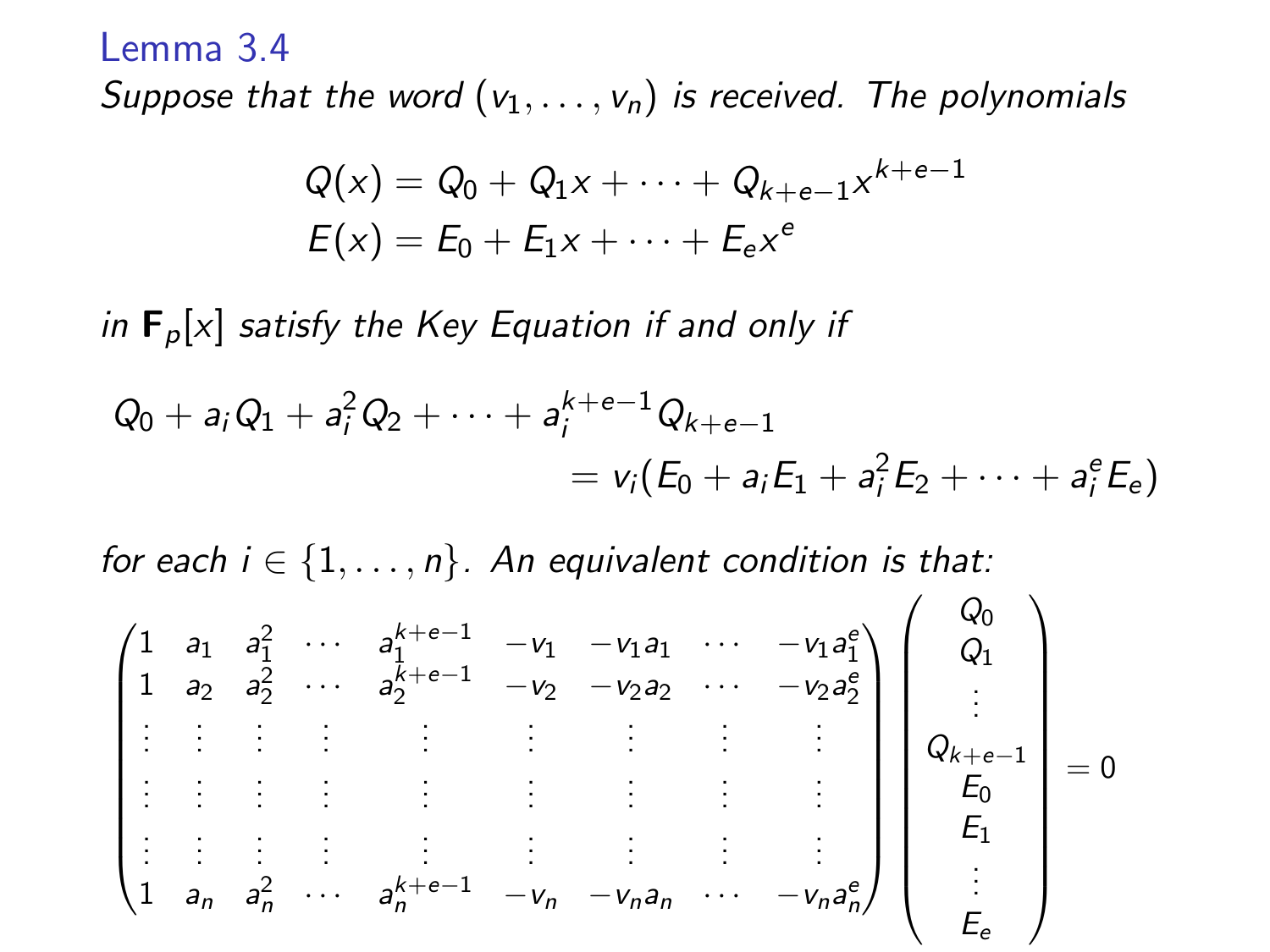### Example of Lemma 3.4

The matrix in Lemma 3.4 has *n* rows and  $k + 2e + 1 = n + 1$ columns. So we can solve the Key Equation by solving an  $n \times (n+1)$  system of linear equations.

#### Example 3.5

We shall use the code of Example 2.2(2) and Example 2.7. Let  $p = 5$ , let  $k = 2$ , let  $e = 1$  (so  $n = 4$ ) and let  $a_1 = 0$ ,  $a_2 = 1$ ,  $a_3 = 2$ ,  $a_4 = 3$ . With these parameters, the Key Equation for the polynomials  $Q(x) = Q_0 + Q_1x + Q_2x^2$  and  $E(x) = E_0 + E_1x$  is

$$
\begin{pmatrix} 1 & 0 & 0 & 4v_1 & 0 \\ 1 & 1 & 1 & 4v_2 & 4v_2 \\ 1 & 2 & 4 & 4v_3 & 3v_3 \\ 1 & 3 & 4 & 4v_4 & 2v_4 \end{pmatrix} \begin{pmatrix} Q_0 \\ Q_1 \\ Q_2 \\ E_0 \\ E_1 \end{pmatrix} = 0.
$$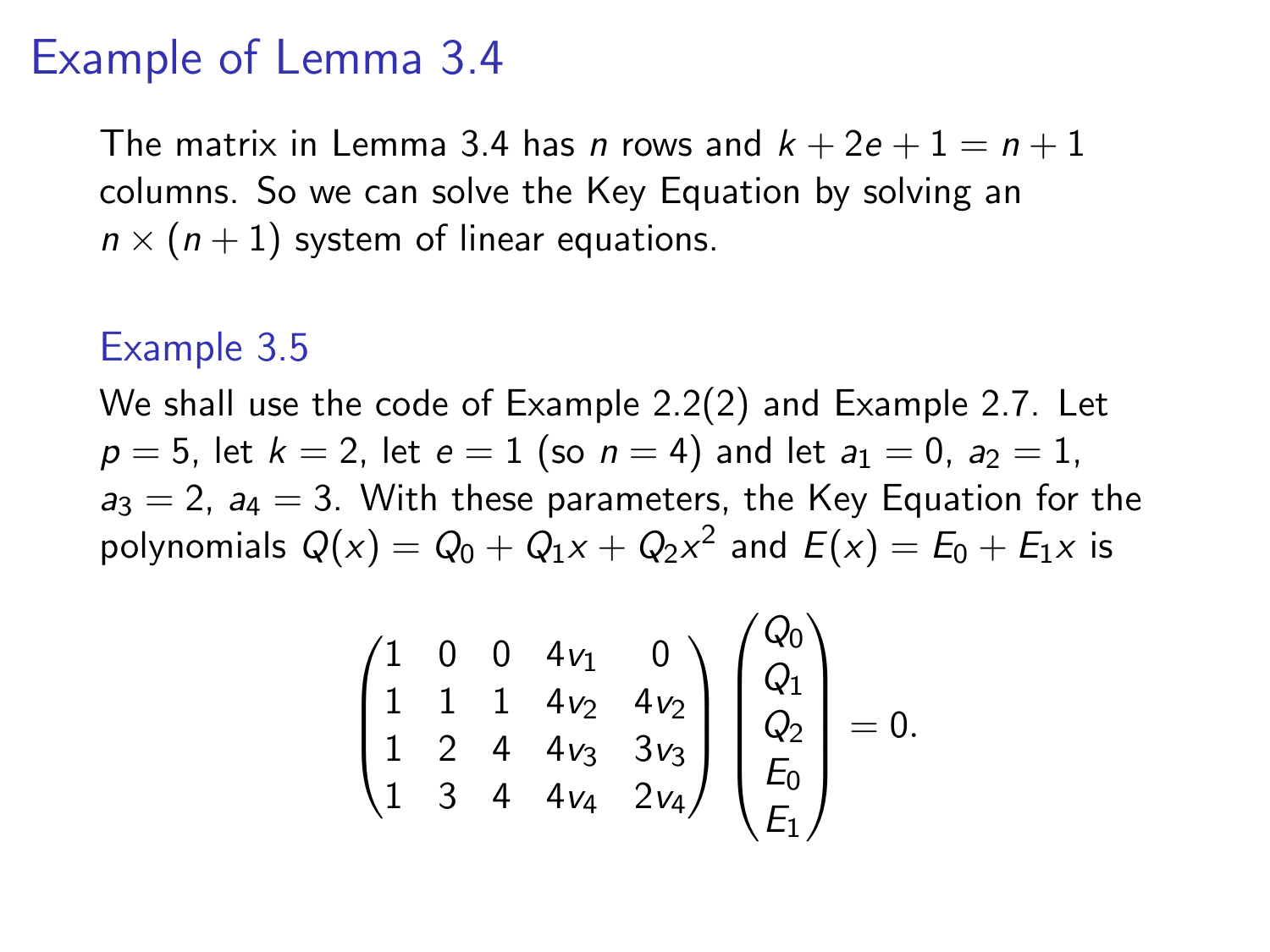# Example 3.5 [continued]

(1) Suppose we receive the word 4130. (This is the codeword for  $f(x) = 4 + 2x.$ ) Then  $v_1 = 4$ ,  $v_2 = 1$ ,  $v_3 = 3$ ,  $v_4 = 0$  and we must solve

$$
\begin{pmatrix} 1 & 0 & 0 & 1 & 0 \ 1 & 1 & 1 & 4 & 4 \ 1 & 2 & 4 & 2 & 4 \ 1 & 3 & 4 & 0 & 0 \end{pmatrix} \begin{pmatrix} Q_0 \ Q_1 \ Q_2 \ E_0 \ E_1 \end{pmatrix} = 0.
$$

The kernel is two dimensional, spanned by the vectors

$$
(0,4,2,0,1)^t, \quad (4,2,0,1,0)^t.
$$

The first vector gives  $Q(x) = 4x + 2x^2$  and  $E(x) = x$ , so we decode using  $f(x) = Q(x)/E(x) = 4 + 2x$  to get  $u(f) = 4130$ . (The second vector gives the same answer even more quickly.)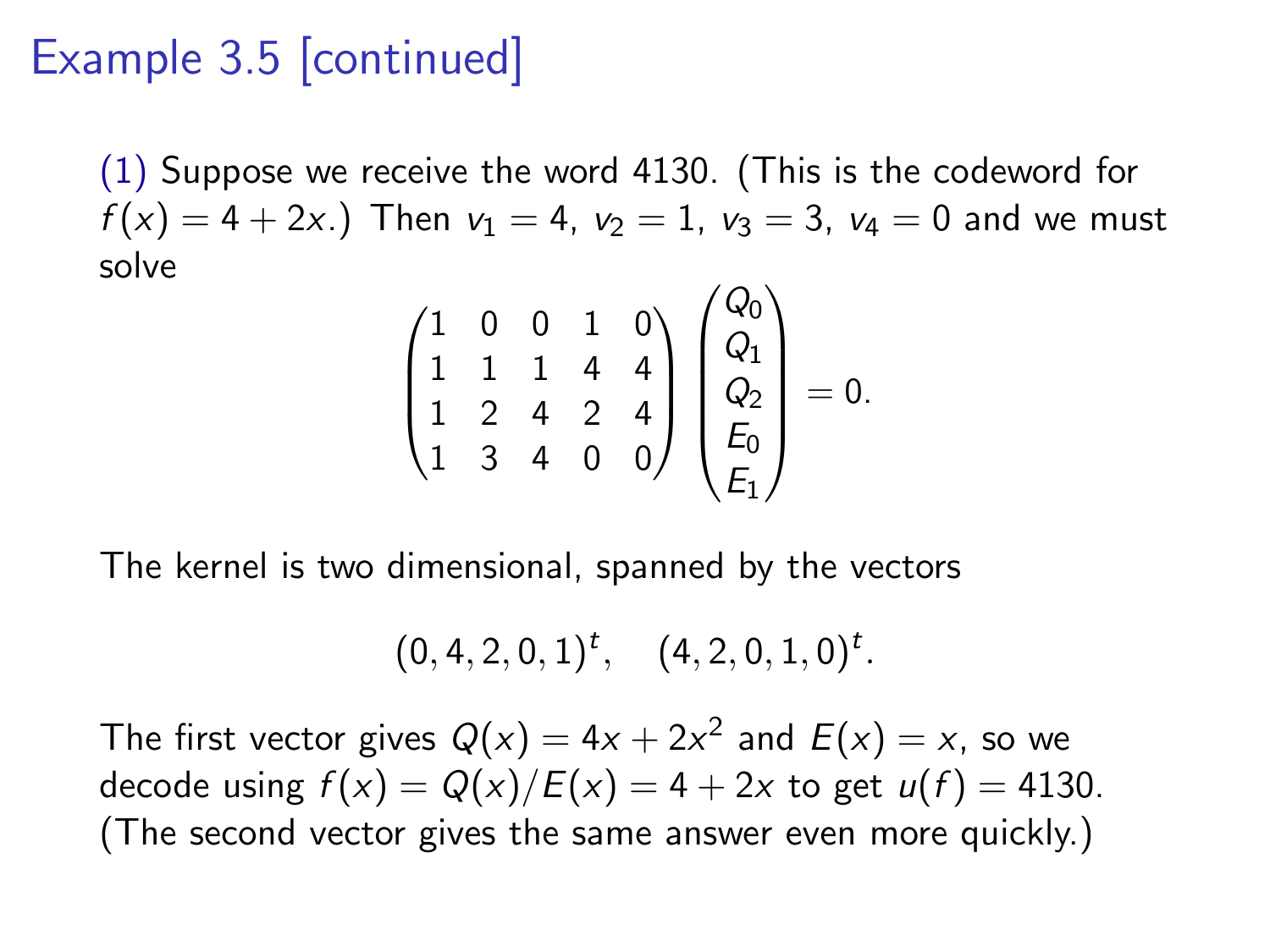# Example 3.5 [continued]

(2) Suppose we receive the word 4030. Then  $v_1 = 4$ ,  $v_2 = 0$ ,  $v_3 = 3$ ,  $v_4 = 0$  and we must solve

$$
\begin{pmatrix} 1 & 0 & 0 & 1 & 0 \\ 1 & 1 & 1 & 0 & 0 \\ 1 & 2 & 4 & 2 & 4 \\ 1 & 3 & 4 & 0 & 0 \end{pmatrix} \begin{pmatrix} Q_0 \\ Q_1 \\ Q_2 \\ E_0 \\ E_1 \end{pmatrix} = 0.
$$

The kernel is one dimensional spanned by  $(1, 2, 2, 4, 1)^t$ . So we take  $Q(x) = 1 + 2x + 2x^2$  and  $E(x) = 4 + x$ . Polynomial division gives  $Q(x)/E(x) = 2x + 4$ 

so we decode using  $f(x) = 2x + 4$  to get  $u(f) = 4130$ .

(3) Receive 4020. The kernel is one dimensional, spanned by  $(4, 3, 3, 1, 0)^t$ . So we take  $Q(x) = 4 + 3x + 3x^2$  and  $E(x) = 1$ , but  $Q(x)/E(x)$  does not have degree  $\leq 1$ , so we are unable to decode. Since the Key Equation method always works when  $\leq e$  errors occur, we know that  $> 2$  errors have occurred, but we are unable to correct them.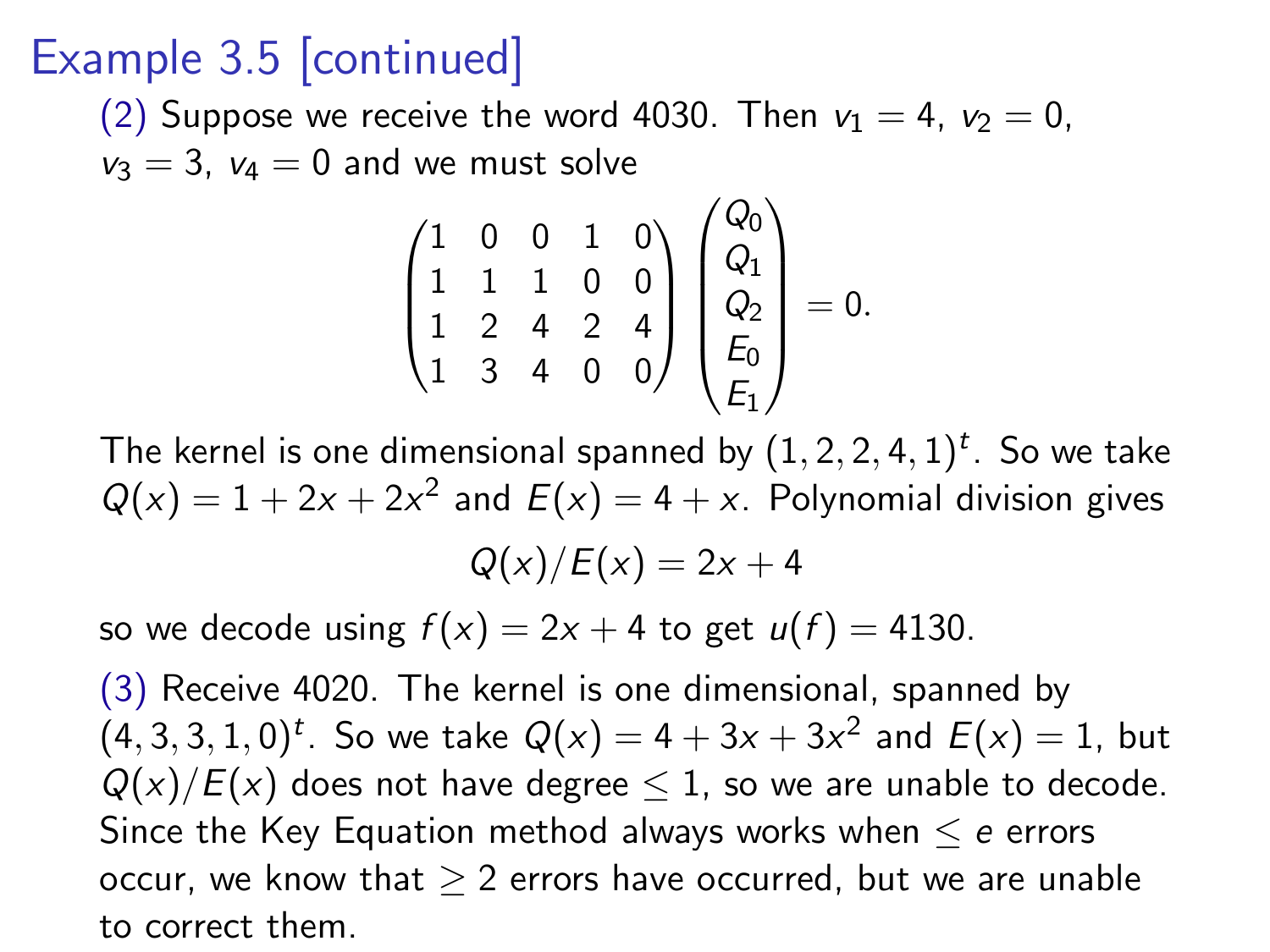# Final Remarks on Key Equation

When more than e errors occur it can also happen that the received word is decoded incorrectly. For example, this would happen in the setup of Example 3.4 if we received 4000. Another possibility is that  $E(x)$  does not divide  $Q(x)$ : in this case we detect an error but are unable to correct it.

#### Final remarks:

- (1) When preparing this section I used  $\S 4$  of: [math.berkeley.](math.berkeley.edu/~mhaiman/math55/reed-solomon.pdf) [edu/~mhaiman/math55/reed-solomon.pdf](math.berkeley.edu/~mhaiman/math55/reed-solomon.pdf).
- $(2)$  A MATHEMATICA notebook for solving the Key Equation is available on Moodle. Unless you really want to do it by hand, I suggest you use it (or another computer algebra program) to do the computational questions on problem sheets.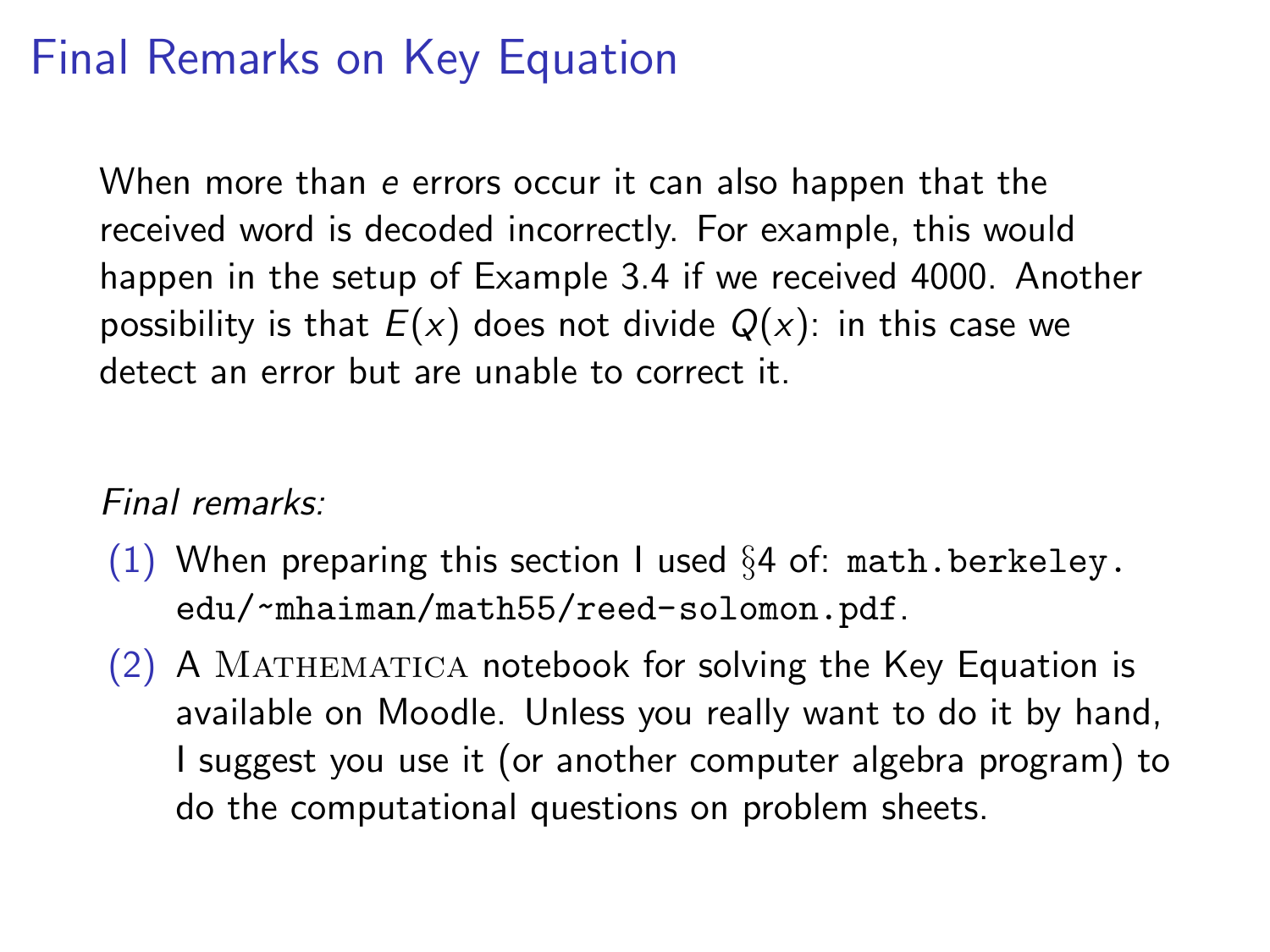## Frameworks for "Intellectual Property"

It has become fashionable to toss copyright, patents, and trademarks — three separate and different entities involving three separate and different sets of laws — plus a dozen other laws into one pot and call it "intellectual property". . . . The clearest way out of the confusion is to reject the term entirely.

Richard M. Stallman

<http://www.gnu.org/philosophy/not-ipr.html>

- $\triangleright$  Government secrets (Confidential works)
- $\blacktriangleright$  Trade secrets (Confidential works)
- $\triangleright$  Patents (Published works, decision to license and cost of license usually up to patent holder)
- $\triangleright$  Copyright (Published works, no obligation on copyright holder to distribute, even for a fee; basis of GPL)
- $\blacktriangleright$  Trademarks (Published works)
- Academic good practice (Published works)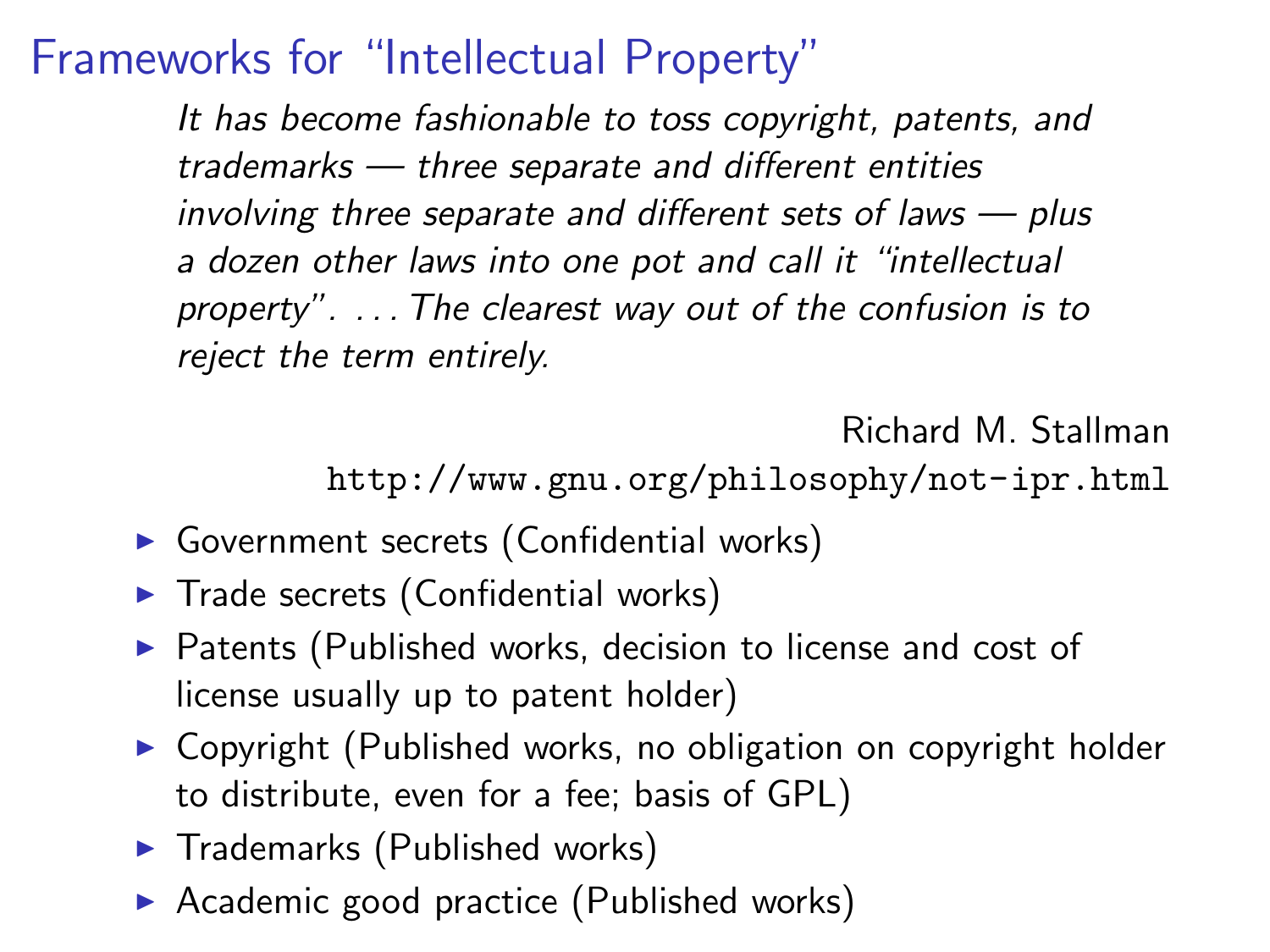### §4 Cyclic Codes

#### Definition 4.1

Let p be prime. A code C over  $F_p$  is linear if

(i) for all 
$$
u \in C
$$
 and  $a \in F_p$  we have  $au \in C$ ;

(ii) for all u,  $w \in C$  we have  $u + w \in C$ .

Exercise: Show that any Reed–Solomon code is linear.

#### Definition 4.2

Let p be a prime. A code C over  $F_p$  is said to be cyclic if C is linear and

$$
(u_0, u_1, \ldots, u_{n-1}) \implies (u_{n-1}, u_0, \ldots, u_{n-2}) \in C.
$$

We say that  $(u_{n-1}, u_0, \ldots, u_{n-2})$  is the cyclic shift of  $(u_0, u_1, \ldots, u_{n-1}).$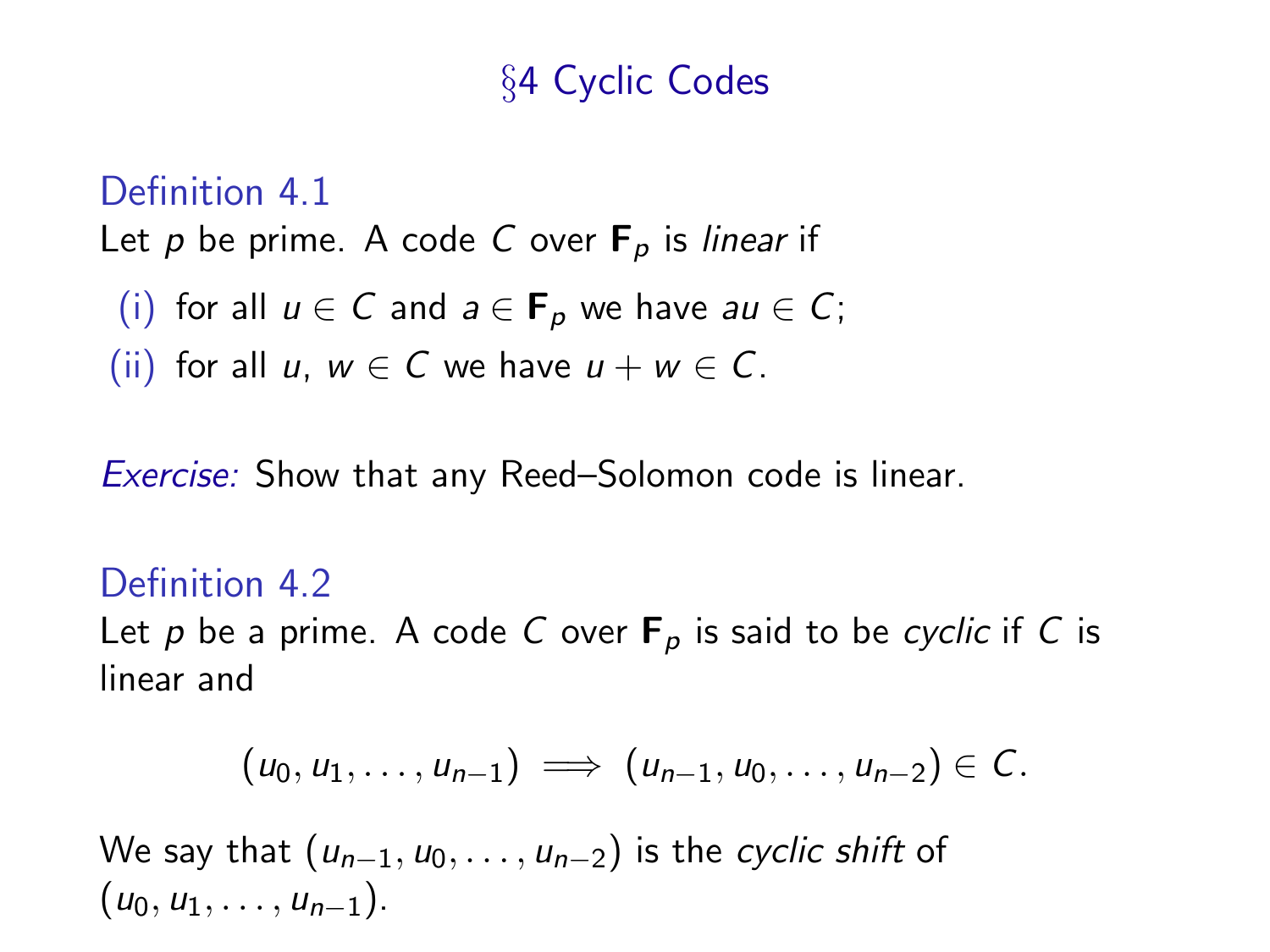#### Example 4.3

- (1) Let p be prime and let  $n \in \mathbb{N}$ . The repetition code of length n over  $F_p$  is cyclic.
- $(2)$  Let C be the binary parity check code of length *n* consisting of all binary words of length  $n$  with evenly many 1s. We may define C using addition in  $F_2$  by

$$
C = \{(u_0, \ldots, u_{n-1}) : u_i \in \mathbf{F}_2, u_0 + \cdots + u_{n-1} = 0\}.
$$

Then C is a cyclic code.

 $(3)$  Let D be the binary code with codewords

 $\{000000, 110110, 011011, 101101\}.$ 

*Exercise:* check that  $D$  is linear. The shift map acts on  $D$  by fixing 000000 and cyclically permuting the other three codewords. Hence D is cyclic.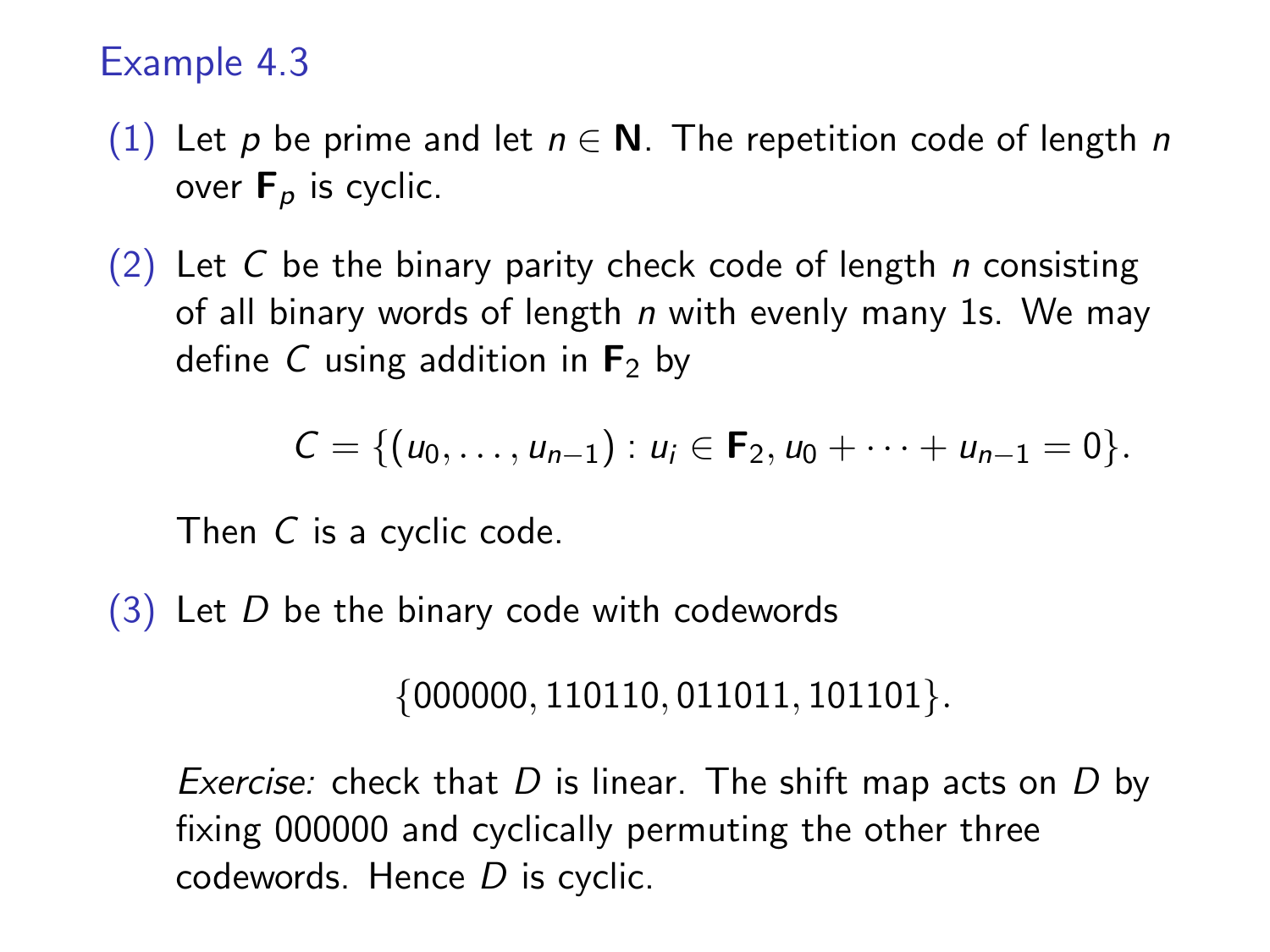### Correspondence with Polynomials: First Attempt

There is a very helpful correspondence between codewords in a cyclic code and polynomials. Consider the code  $D$  in Example 4.3(3). If we associate the polynomial

$$
u_0 + u_1x + u_2x^2 + u_3x^3 + u_4x^4 + u_5x^5
$$

to the codeword  $(u_0, u_1, u_2, u_3, u_4, u_5)$  then we have

$$
000000 \longleftrightarrow 0
$$
  
110110  $\longleftrightarrow$  1 + x + x<sup>3</sup> + x<sup>4</sup>  
011011  $\longleftrightarrow$  x + x<sup>2</sup> + x<sup>4</sup> + x<sup>5</sup>  
101101  $\longleftrightarrow$  1 + x<sup>2</sup> + x<sup>3</sup> + x<sup>5</sup>.

When we multiply  $1 + x + x^3 + x^4$  by x we get  $x + x^2 + x^4 + x^5$ , which is the polynomial corresponding to 011011. So far so good! But when we multiply  $x + x^2 + x^4 + x^5$  we get  $x^2 + x^3 + x^5 + x^6$ , which is not the polynomial we choose to correspond to 101101. Somehow we need to make  $x^2 + x^3 + x^5 + x^6$  correspond to 101101, as well.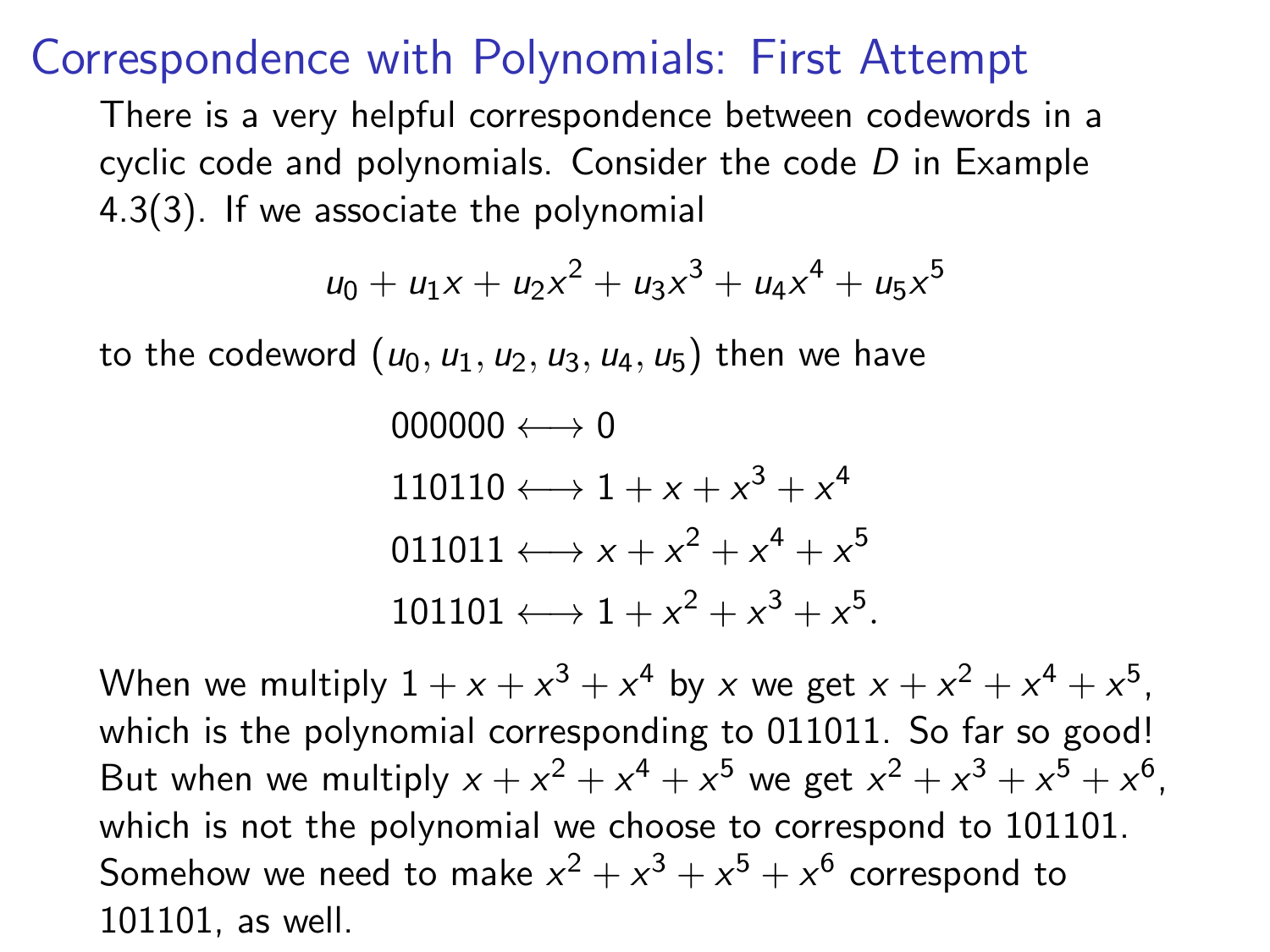# Correspondence with Polynomials

#### Definition 44

Let  $n \in \mathbb{N}$  and let p be prime. Let  $f(x) \in \mathbf{F}_p[x]$ . We say that  $f(x)$ corresponds to  $(u_0, u_1, \ldots, u_{n-1}) \in \mathbf{F}_p^n$  if, when  $f(x)$  is divided by  $x^n - 1$ , the remainder is

$$
u_0 + u_1 x + u_2 x^2 + \ldots + u_{n-1} x^{n-1}.
$$

Note, in particular, that if

$$
f(x) = u_0 + u_1 x + u_2 x^2 + \cdots + u_{n-1} x^{n-1}
$$

then, when we divide  $f(x)$  by  $x^n - 1$ , the quotient is 0 and the remainder is  $f(x)$ . So  $f(x)$  corresponds to the word  $(u_0, u_1, \ldots, u_{n-1}) \in \mathbf{F}_p^n$ .

*Exercise:* Check that, when  $n = 6$ , the polynomial  $x^2+x^3+x^5+x^6$  corresponds to  $(1,0,1,1,0,1).$  Find the word corresponding to the polynomial  $x(1 + x^2 + x^3 + x^5)$ .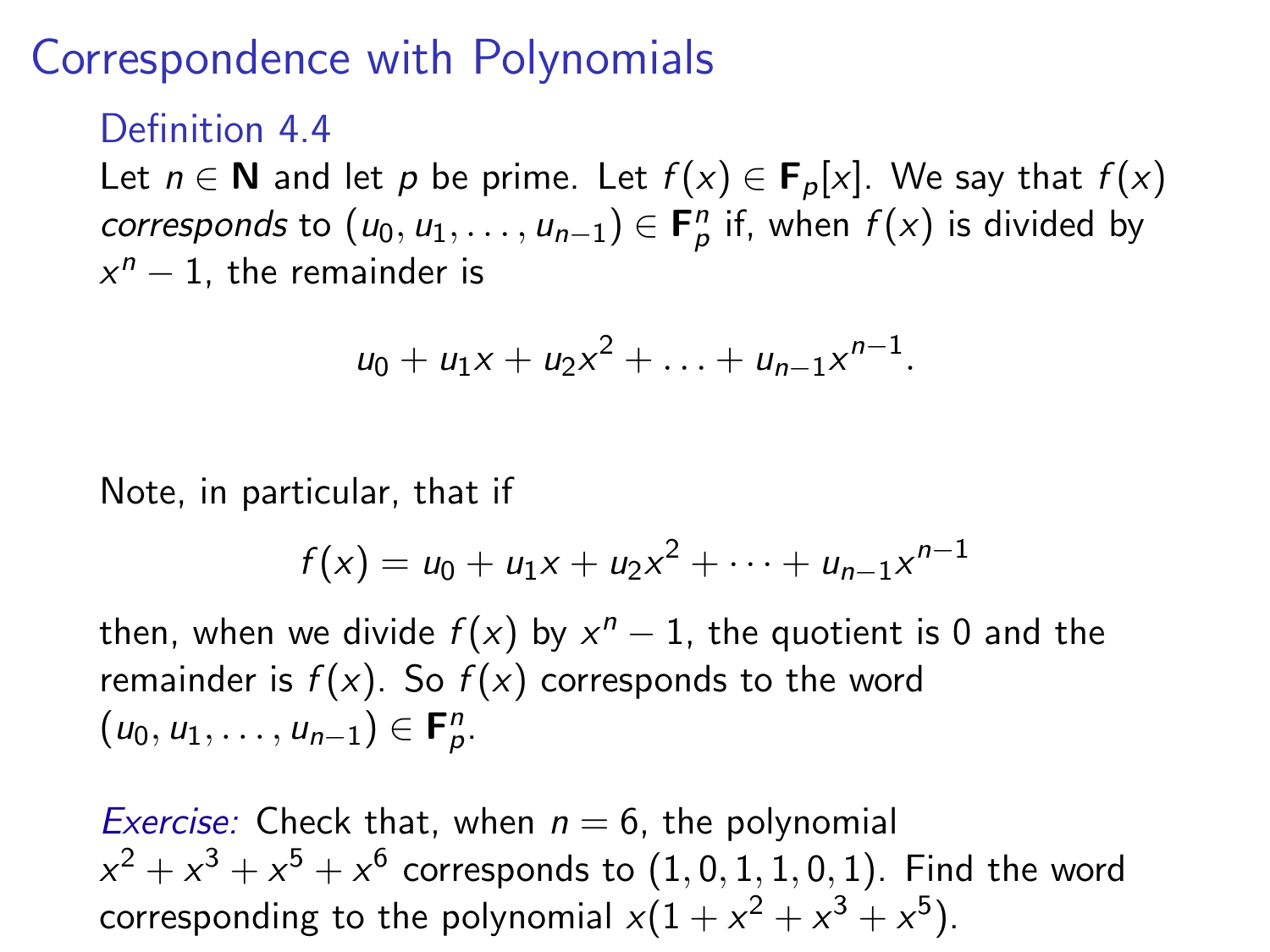## Remark on Quotient Rings

#### Remark 4.5

Definition 4.4 defines a map from  $F_p[x]$  to words in  $F_p^n$ . Two polynomials have the same image if and only if they have the same remainder on division by  $x^n - 1$ . So the polynomials that map to the word  $(u_0, u_1, \ldots, u_{n-1})$  are exactly the elements of the coset

$$
u_0+u_1x+\cdots+u_{n-1}x^{n-1}+\langle x^n-1\rangle
$$

in the quotient ring  $\mathbf{F}_p[x]/\langle x^n-1\rangle$ . Thus Definition 4.4 defines a bijection  $\mathbf{F}_p[x]/\langle x^n-1\rangle \longleftrightarrow \mathbf{F}_p^n$ .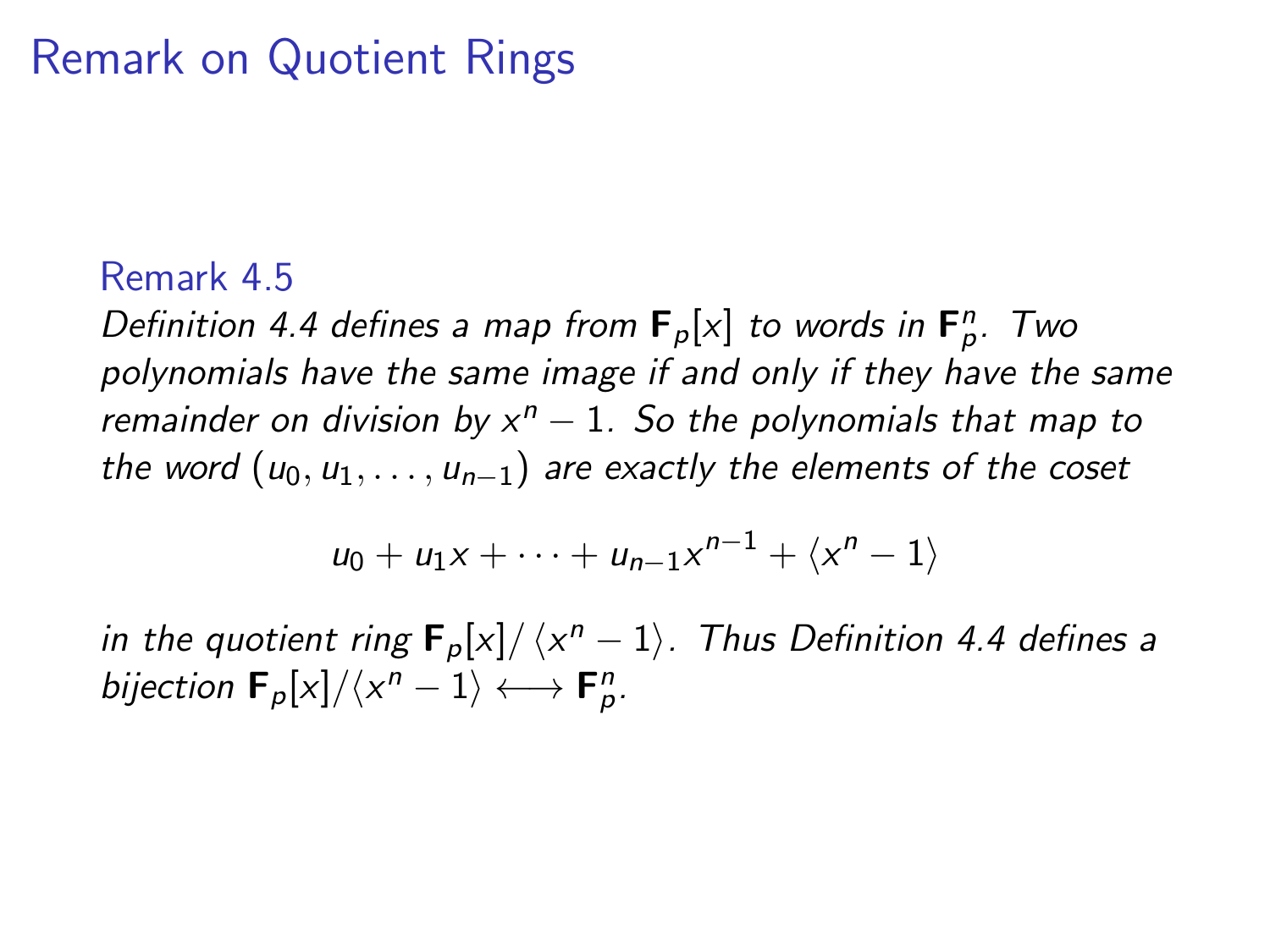# Critical Lemma

#### Lemma 4.6

Let p be a prime and let C be a cyclic code over  $F_p$ . Let  $u \in C$ .

(i) Suppose that  $f(x) \in \mathbf{F}_p[x]$  corresponds to u. Then  $xf(x)$ corresponds to the cyclic shift of u, namely  $(u_{n-1}, u_0, \ldots, u_{n-2}).$ 

(ii) If  $s(x) \in \mathbf{F}_p[x]$  then  $s(x)f(x)$  corresponds to a codeword in C.

It will often be useful to think of a cyclic code as a set of polynomials of degree  $\langle n, p\rangle$  choosing the obvious polynomial  $u_0 + u_1x + \cdots + u_{n-1}x^{n-1}$  to correspond to the codeword  $(u_0, u_1, \ldots, u_{n-1}).$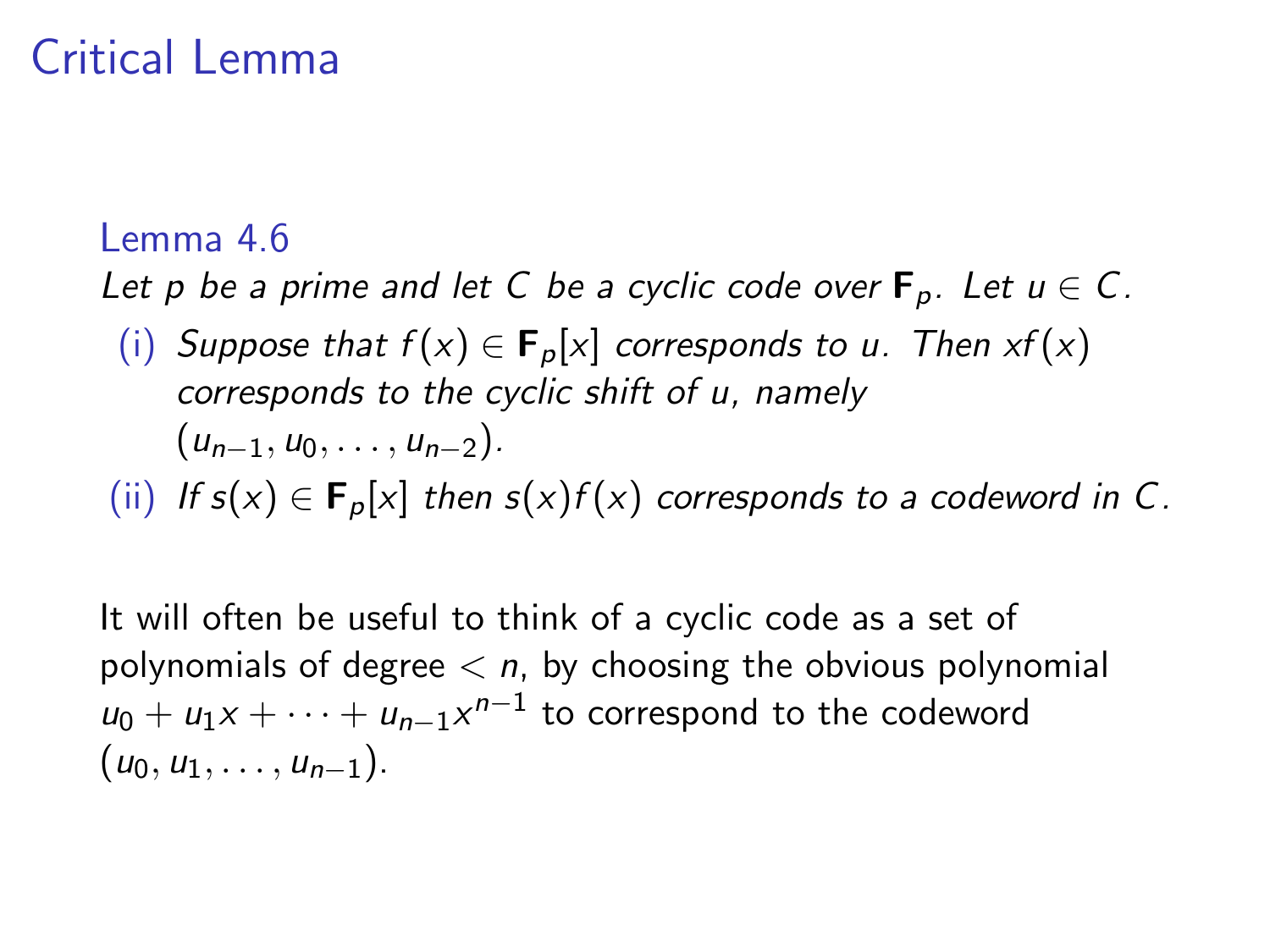### Generator Polynomials

It will often be useful to think of a cyclic code as a set of polynomials of degree  $\langle n, p\rangle$  choosing the obvious polynomial  $u_0 + u_1x + \cdots + u_{n-1}x^{n-1}$  to correspond to the codeword  $(u_0, u_1, \ldots, u_{n-1}).$ 

#### Definition 4.7

Let  $p$  be a prime. Let  $C$  be a cyclic code of length  $n$  over the finite field  $\mathbf{F}_p$ . Think of C as a set of polynomials of degree  $\leq n$ . A generator polynomial for C is a polynomial  $g(x) \in \mathbf{F}_p[x]$  of degree  $k < n$  such that  $g(x)$  divides  $x^n - 1$  and

$$
C = \{f(x)g(x) : f(x) \in \mathbf{F}_p[x], \deg f(x) \leq n-1-k\}.
$$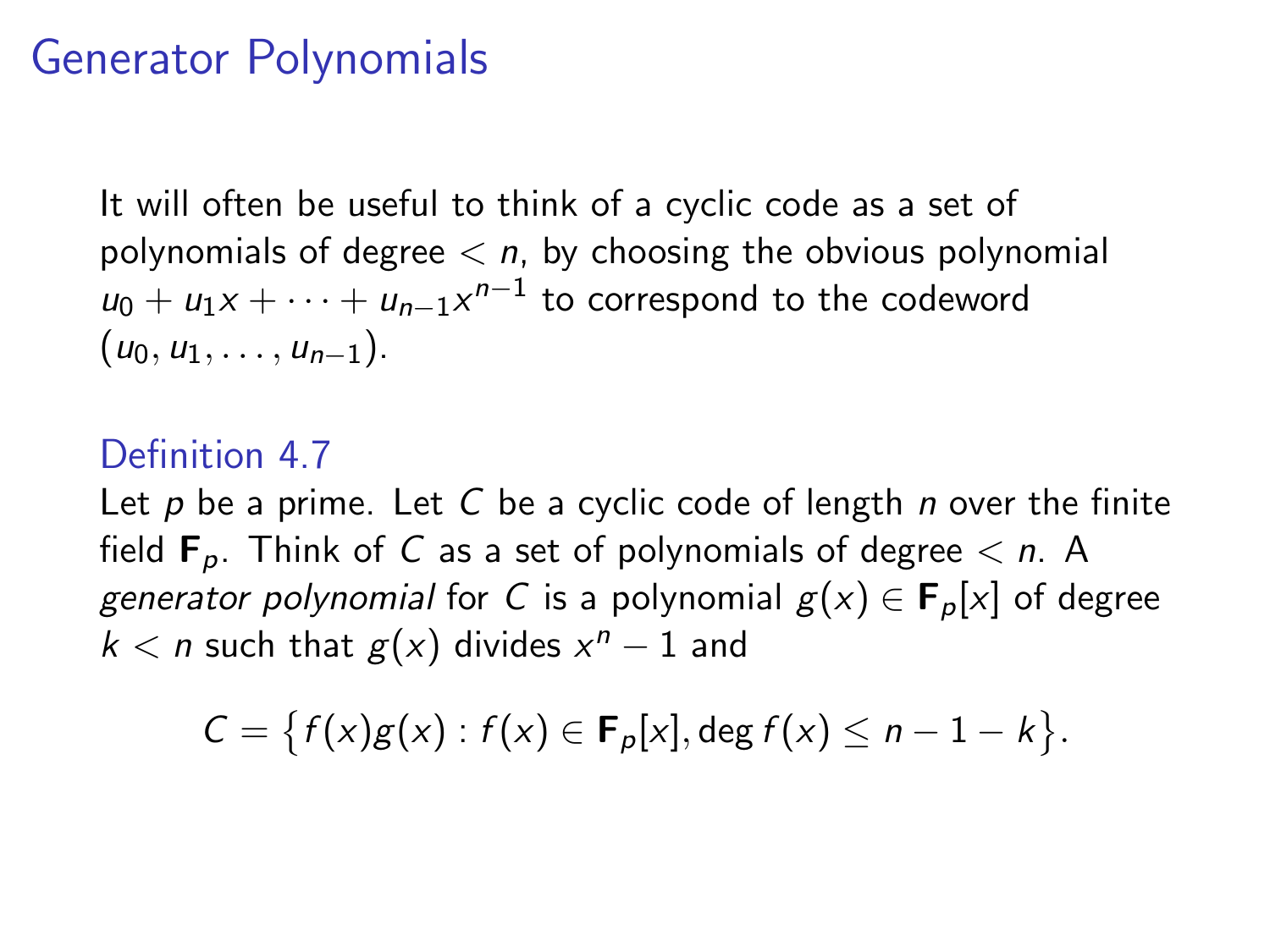### Example 4.8

Let

$$
\mathcal{C} = \{0, 1 + x + x^3 + x^4, x + x^2 + x^4 + x^5, 1 + x^2 + x^3 + x^5
$$

be the polynomial version of the code in Example 4.2(3). We shall show that  $g(x)=1+x+x^3+x^4$  is a generator polynomial for  $C.$ 

#### Theorem 4.9

Let **F** be a finite field and let  $C \subseteq F_p[x]$  be a cyclic code of length n, represented by polynomials of degree  $\lt$  n. Then C has a generator polynomial.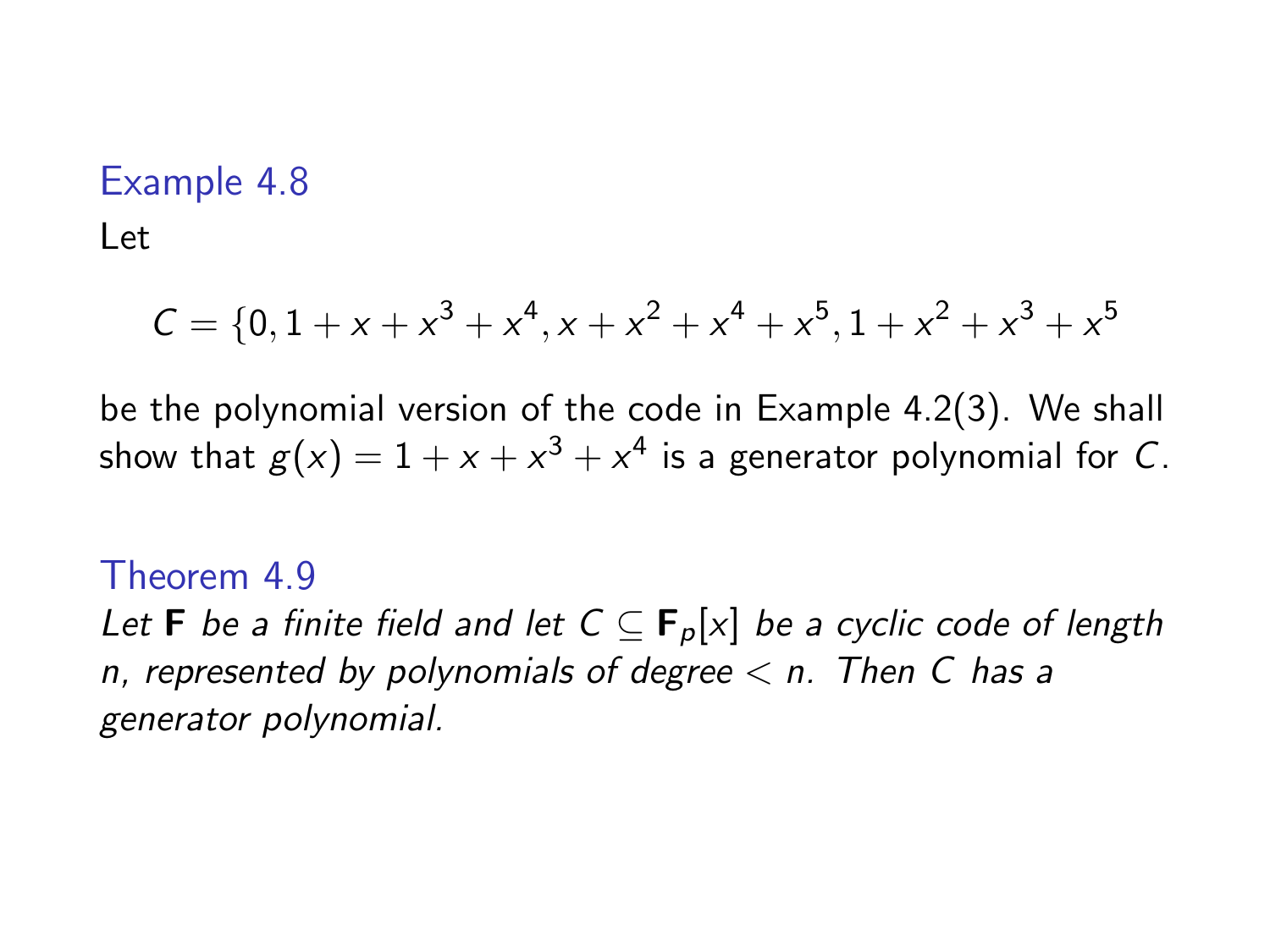From Generator Polynomial to Cyclic Code

#### Theorem 4.10

Let p be a prime, let  $n \in \mathbb{N}$  and let  $g(x) \in \mathbf{F}_p[x]$  be a divisor of  $x^n - 1$ . If  $g(x)$  has degree  $r < n$  then

$$
\{g(x), xg(x), \ldots, x^{n-r-1}g(x)\}.
$$

is a basis for a cyclic code C with generator polynomial  $g(x)$ .

In particular, Theorem 4.10 implies that a cyclic code of length  $n$ with a generator polynomial of degree r over the finite field  $F_p$  has dimension  $n - r$  and size  $p^{n-r}$ .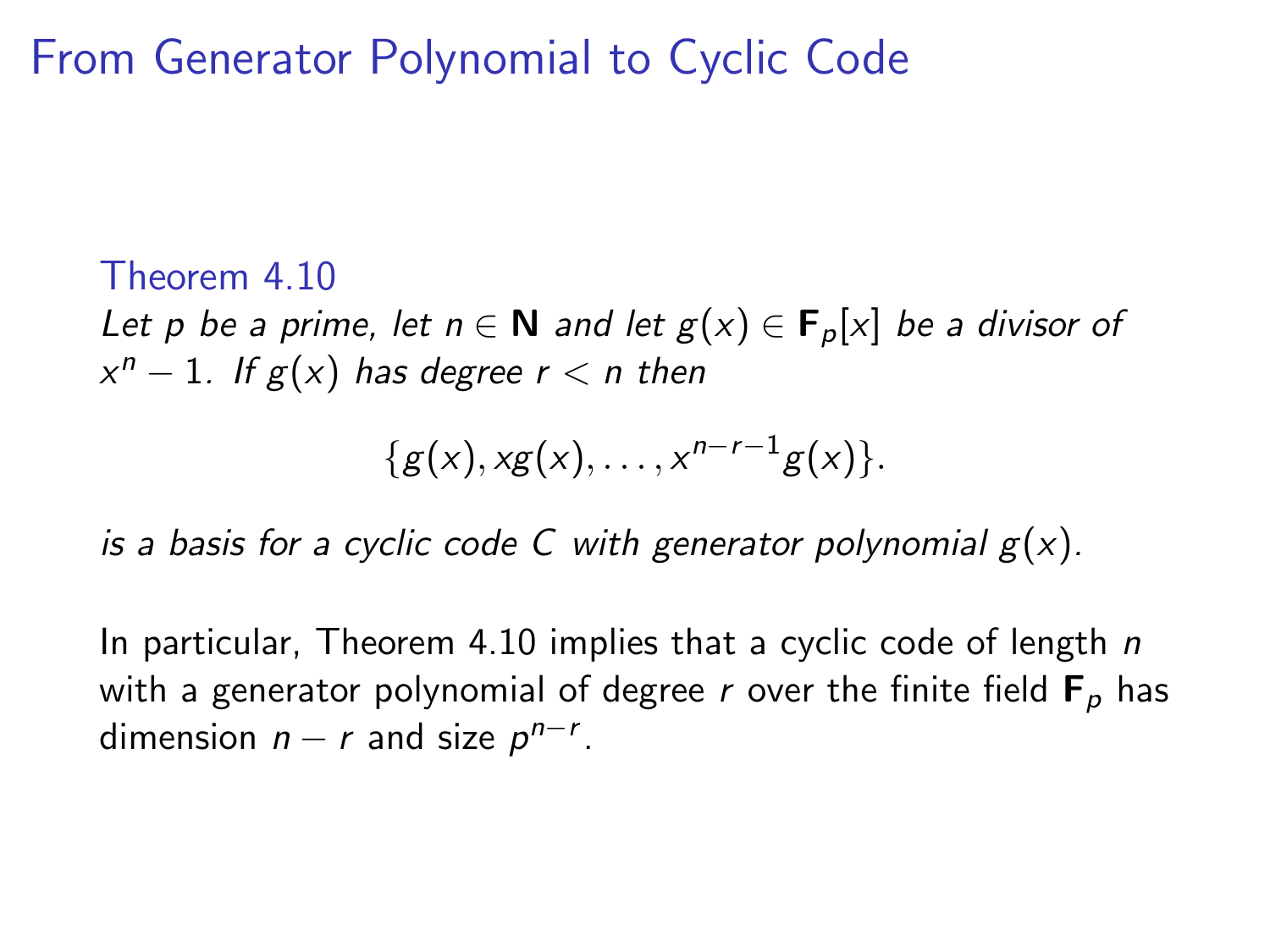Binary cyclic Codes of Length 6.

### Example 4.11

In  $F_2[x]$  we have

$$
x^6 - 1 = (1 + x)^2 (1 + x + x^2)^2
$$

where the factors  $1+x$  and  $1+x+x^2$  are irreducible, i.e. they cannot be written as products of polynomials of smaller degree. The polynomial divisors of  $x^6-1$  are therefore 1,  $1+x$ ,  $1+x+x^2$ and

$$
(1+x)^2 = 1 + x^2,
$$
  
\n
$$
(1+x+x^2)^2 = 1 + x^2 + x^4,
$$
  
\n
$$
(1+x)(1+x+x^2) = 1 + x^3,
$$
  
\n
$$
(1+x)^2(1+x+x^2) = 1 + x + x^3 + x^4,
$$
  
\n
$$
(1+x)(1+x+x^2)^2 = 1 + x + x^2 + x^3 + x^4 + x^5.
$$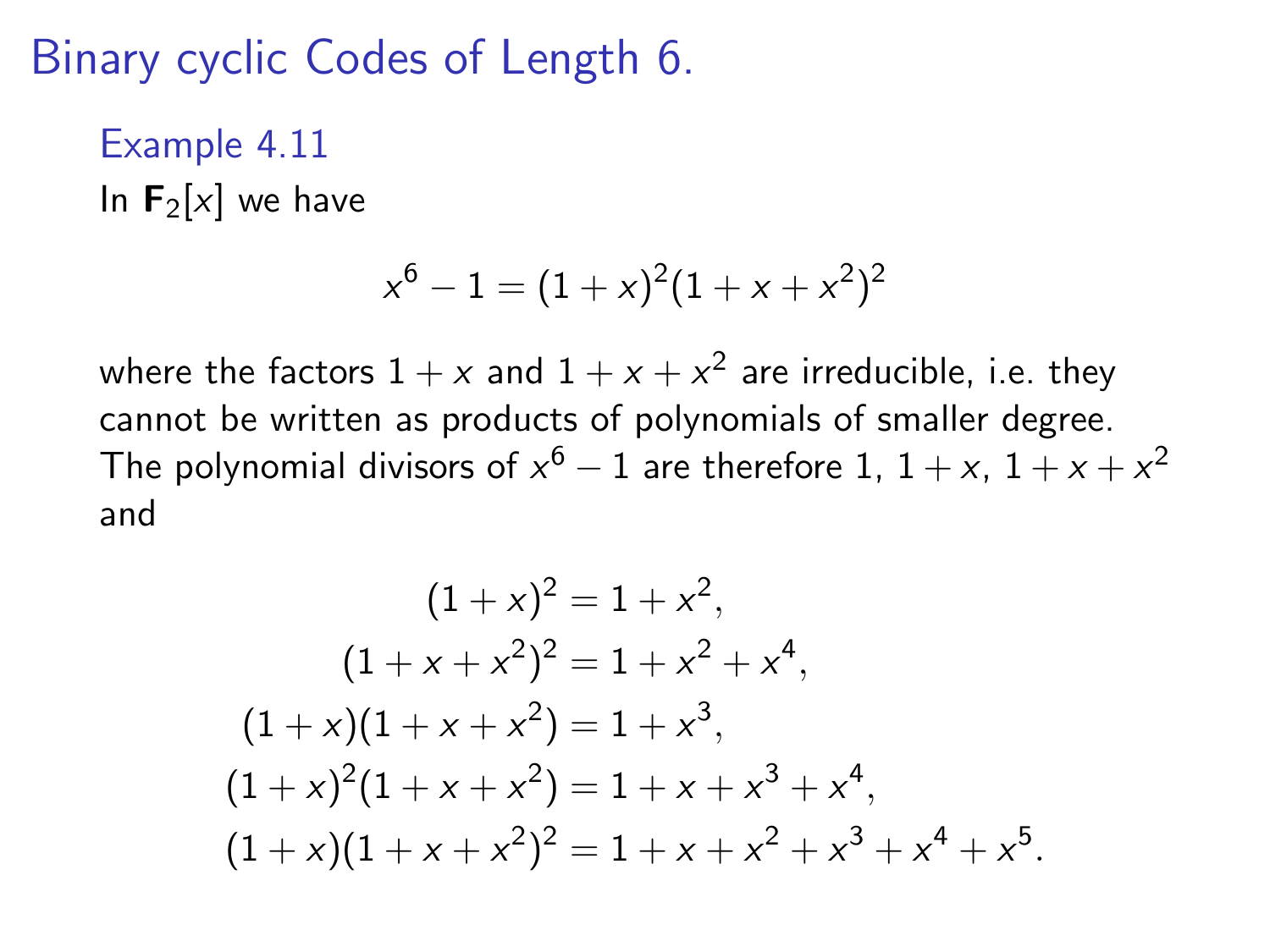### Generator Matrices

Theorem 4.12

Let p be prime and let C be a cyclic code of length n over  $F_p$  with generator polynomial  $g(x) \in \mathbf{F}_p[x]$  of degree r. If  $g(x) = a_0 + a_1x + \cdots + a_rx^r$  then the  $(n - r) \times n$  matrix

$$
G = \begin{pmatrix} a_0 & a_1 & a_2 & \dots & a_r & 0 & \dots & 0 \\ 0 & a_0 & a_1 & \dots & a_{r-1} & a_r & \dots & 0 \\ \vdots & \vdots & \vdots & \ddots & \vdots & \vdots & \ddots & \vdots \\ 0 & 0 & 0 & a_0 & \dots & \dots & a_{r-1} & a_r \end{pmatrix}
$$

is a generator matrix for C.

Let  $k = n - r$ . Encoding using this generator matrix, we encode the binary word  $(b_0, b_1, \ldots, b_{k-1})$  of length  $k-1$  as  $(b_0, b_1, \ldots, b_{k-1})$  G As a polynomial, this codeword is  $b_0 g(x) + b_1 x g(x) + \cdots + b_{k-1} x^{k-1} g(x)$  $=(b_0+b_1x+\cdots+b_{k-1}x^{k-1})g(x).$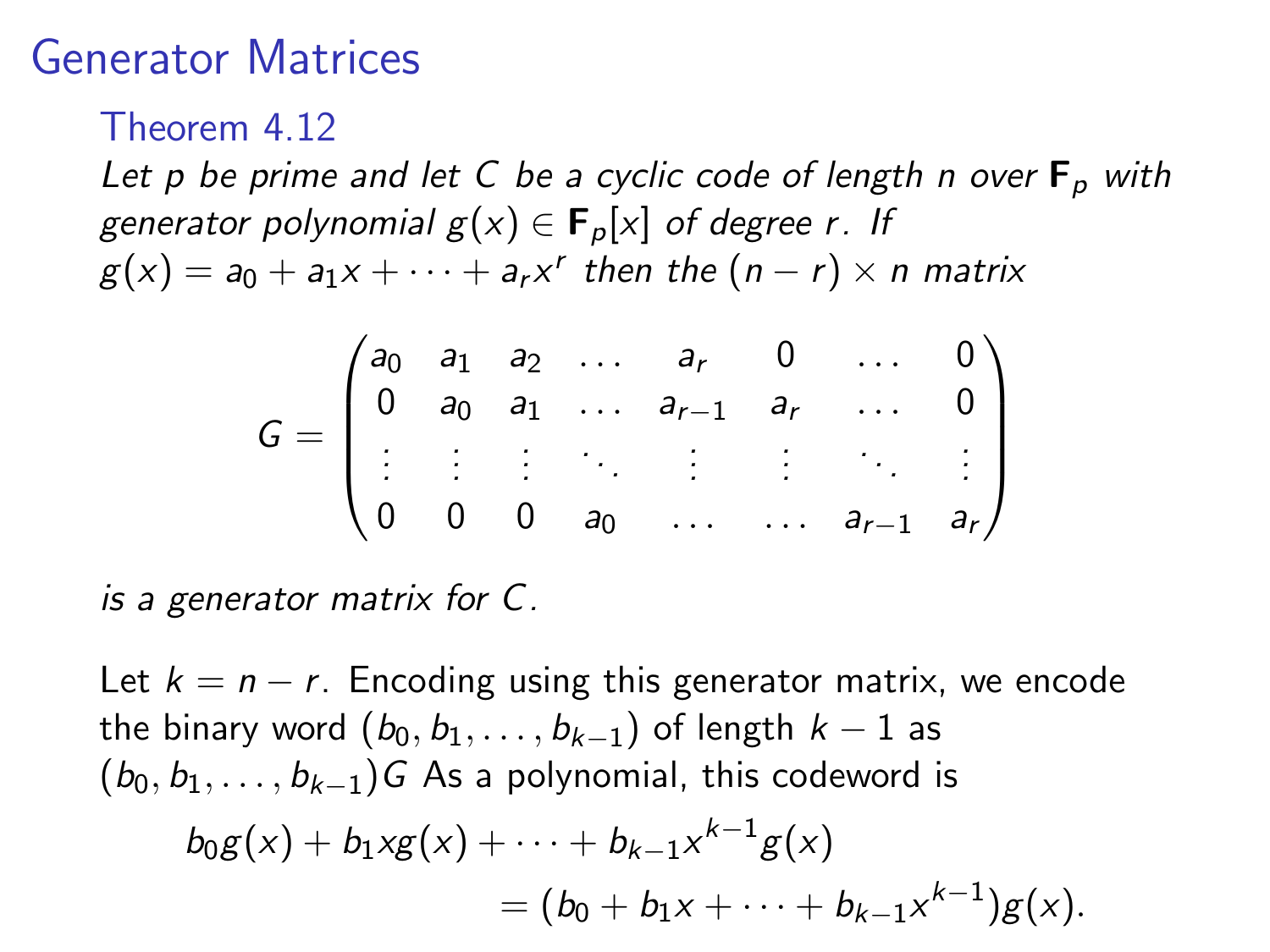We end this section with a small result showing that most cyclic binary codes are 1-error correcting.

#### Theorem 4.13

Let C be a cyclic binary code of length n with generator polynomial  $g(x) = a_0 + a_1x + \cdots + a_rx^r \in F_2[x]$  of degree  $r \ge 1$ . Assume that a $_0 \neq 0$ . If  $x^s - 1$  is not divisible by  $g(x)$  for any  $i \in \{2, 3, \ldots, n-1\}$  then C has minimum distance at least 3.

In fact it is unnecessary to assume that  $a_0 \neq 0$ . If  $a_0 = 0$  then  $g(x)$  is divisible by x. Since  $g(x)$  divides  $x^n - 1$ , it follows that x divides  $x^n - 1$ , which is impossible.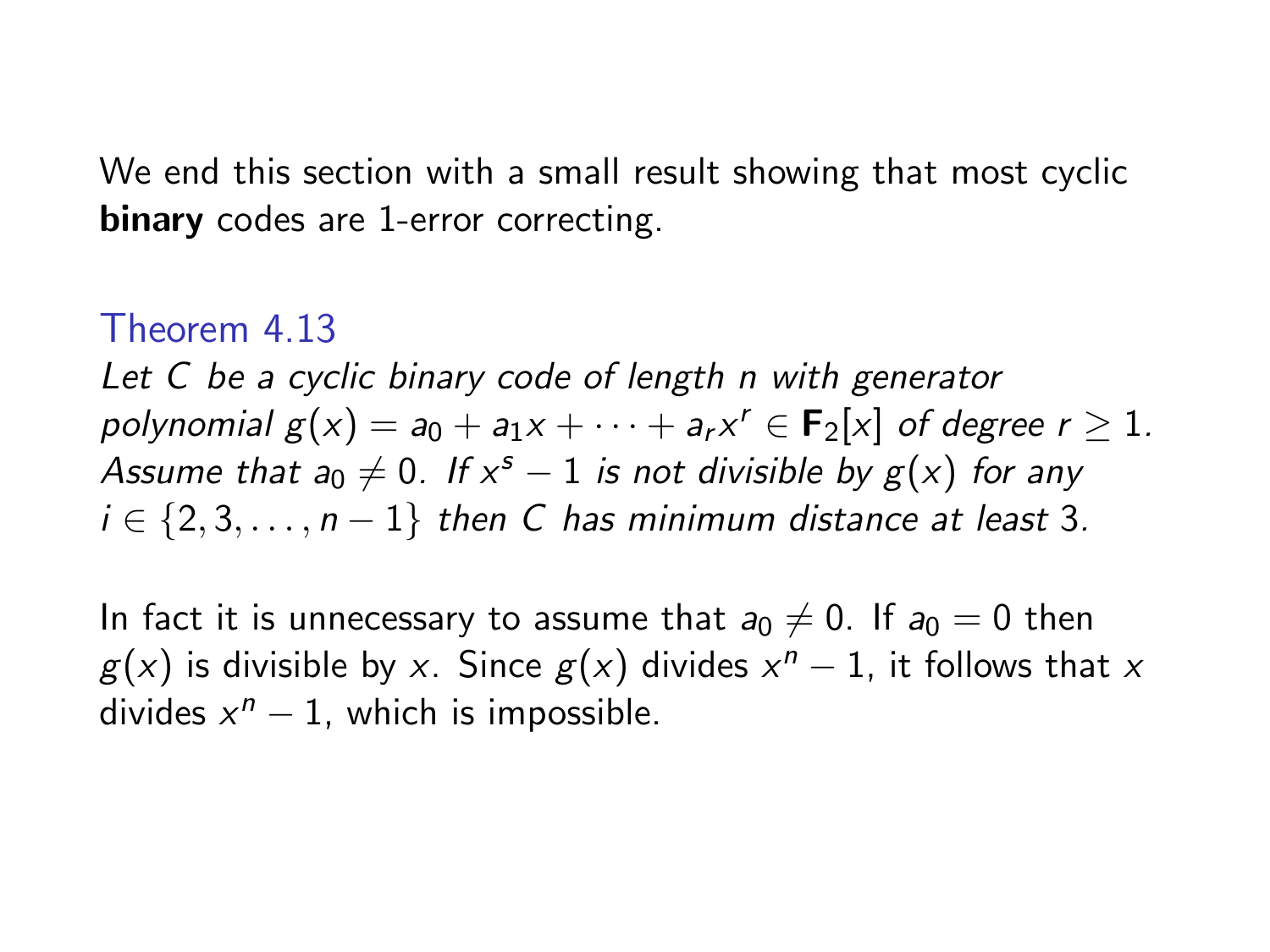#### §5 Reed–Solomon Codes as Cyclic Codes

#### Lemma 5.1

Let p be a prime. There exists an element  $a \in \mathbf{F}_p$  such that the non-zero elements of  $\textsf{F}_p$  are exactly a<sup>j</sup> for  $0 \leq j \leq p-2$ .

For example, in  $\mathbf{F}_7$ , one can take  $a = 3$ , since

$$
3^0 = 1, \ 3^1 = 3, \ 3^2 = 2, \ 3^3 = 6, \ 3^4 = 4, \ 3^5 = 5.
$$

Such an element a is said to be a *primitive root*.

Throughout this section, fix a prime p and let  $k < p$ . We suppose that  $p-1-k$  is even and let  $p-1-k=2e$ . (This agrees with notation in §3.) Let  $a \in \mathbf{F}_p$  be a primitive root and let  $RS_{p,p-1,k}$ be the Reed–Solomon code where polynomials are evaluated at  $a_i = a^{i-1}$  for  $i \in \{1, ..., p-1\}$ .

### Lemma 5.2 The code  $RS_{p,p-1,k}$  is cyclic.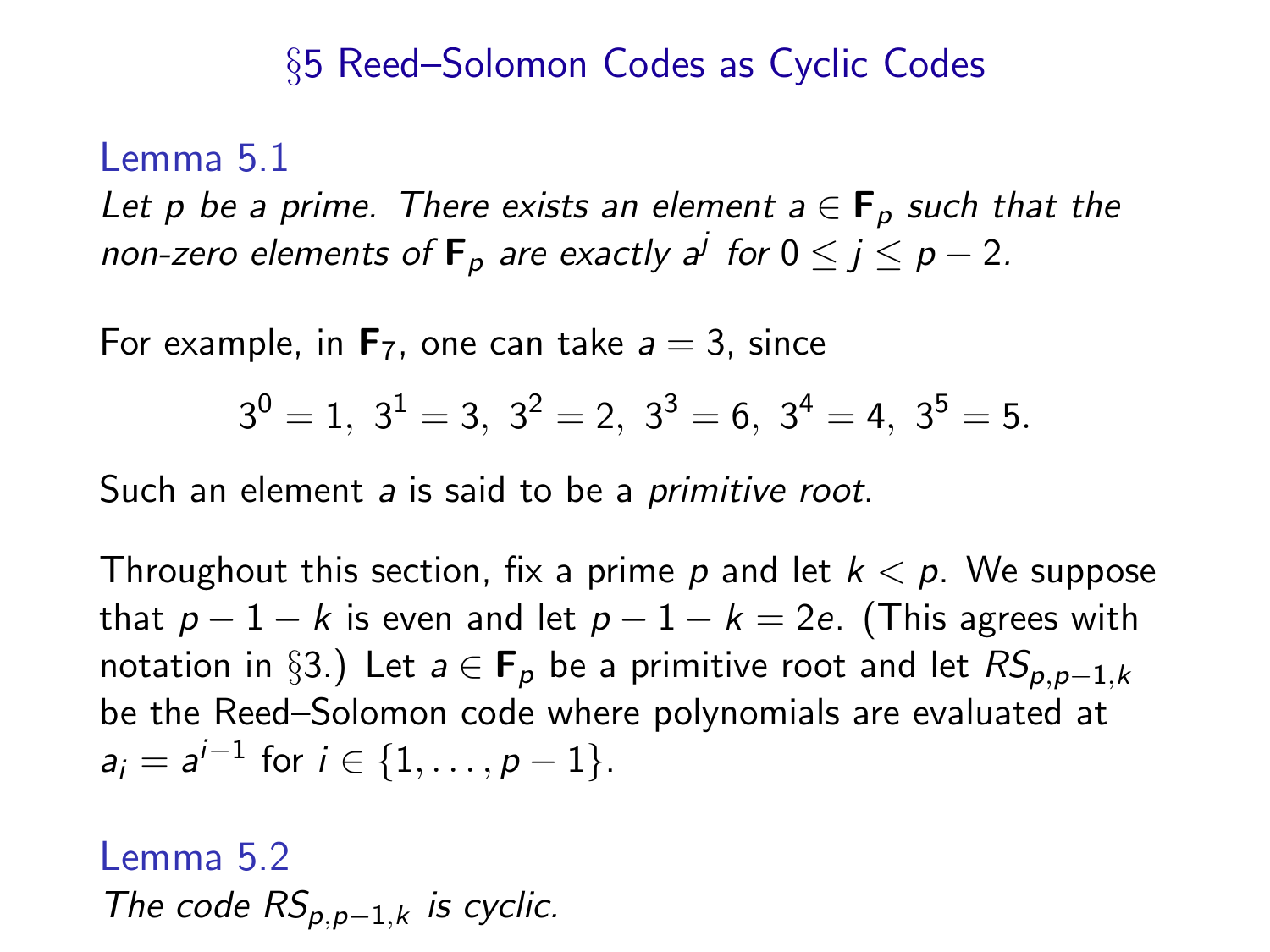# Parity Check Matrix for Reed–Solomon Codes

#### Theorem 5.3

A parity check matrix for the cyclic Reed–Solomon code  $RS_{p,p-1,k}$ is

$$
H = \begin{pmatrix} 1 & a & a^{2} & \cdots & a^{p-2} \\ 1 & a^{2} & a^{4} & \cdots & a^{2(p-2)} \\ \vdots & \vdots & \vdots & \ddots & \vdots \\ 1 & a^{2e} & a^{4e} & \cdots & a^{2e(p-2)} \end{pmatrix}
$$

.

### Corollary 5.4

The cyclic Reed–Solomon code  $RS_{p,p-1,k}$  has generator polynomial

$$
g(x) = (x - a)(x - a2) \dots (x - a2e).
$$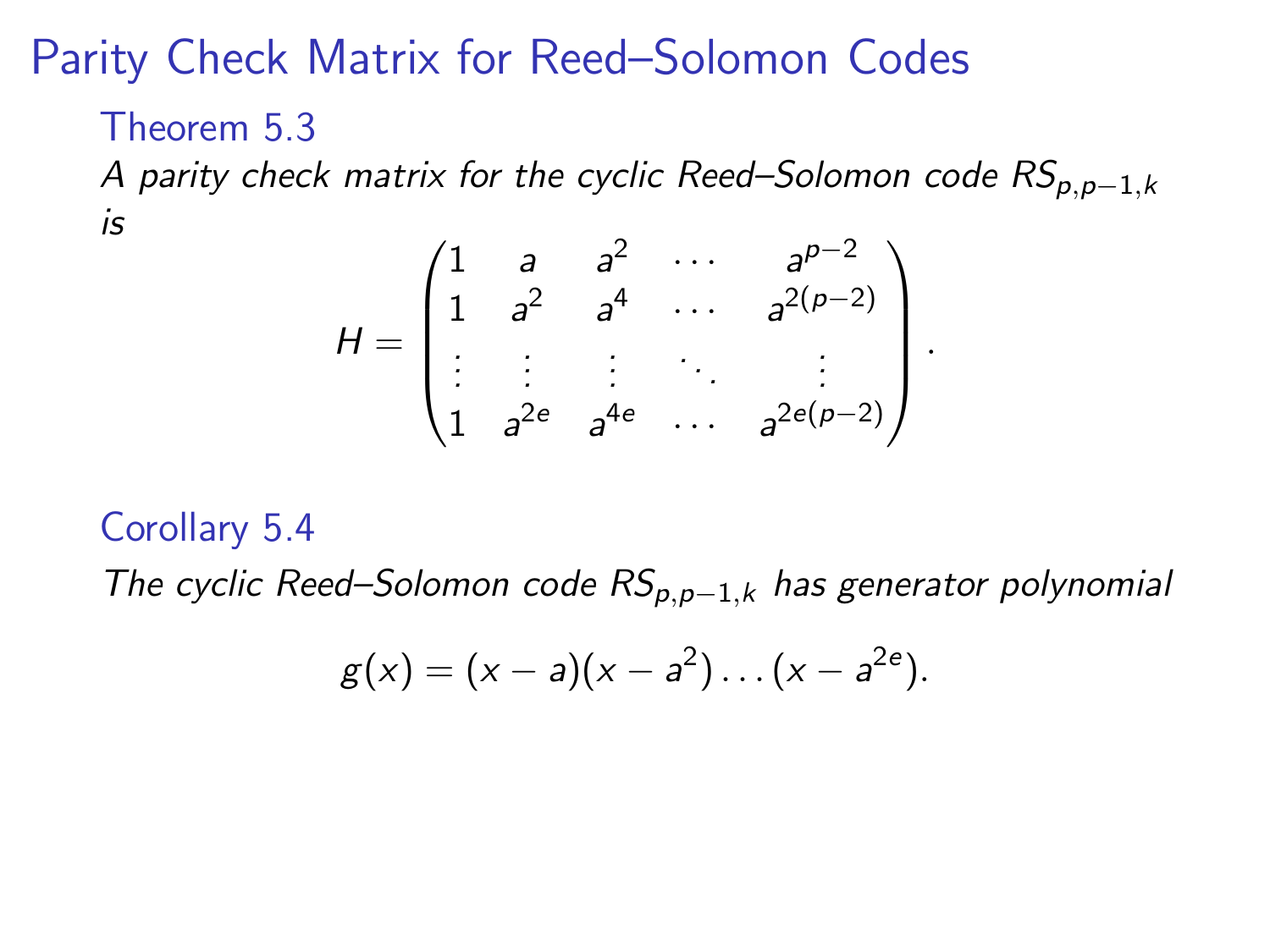# Parity Check Matrix for Reed–Solomon Codes

#### Theorem 5.3

A parity check matrix for the cyclic Reed–Solomon code  $RS_{p,p-1,k}$ is

$$
H = \begin{pmatrix} 1 & a & a^{2} & \cdots & a^{p-2} \\ 1 & a^{2} & a^{4} & \cdots & a^{2(p-2)} \\ \vdots & \vdots & \vdots & \ddots & \vdots \\ 1 & a^{2e} & a^{4e} & \cdots & a^{2e(p-2)} \end{pmatrix}
$$

.

### Corollary 5.4

The cyclic Reed–Solomon code  $RS_{p,p-1,k}$  has generator polynomial

$$
g(x) = (x - a)(x - a2) \dots (x - a2e).
$$

#### Remark 5.5

Theorem 5.3 can be used, with Theorem 14.7 in the main notes, to give an alternative proof that the minimum distance of the cyclic Reed–Solomon code  $RS_{p,p-1,k}$  is at least  $p-k$ .